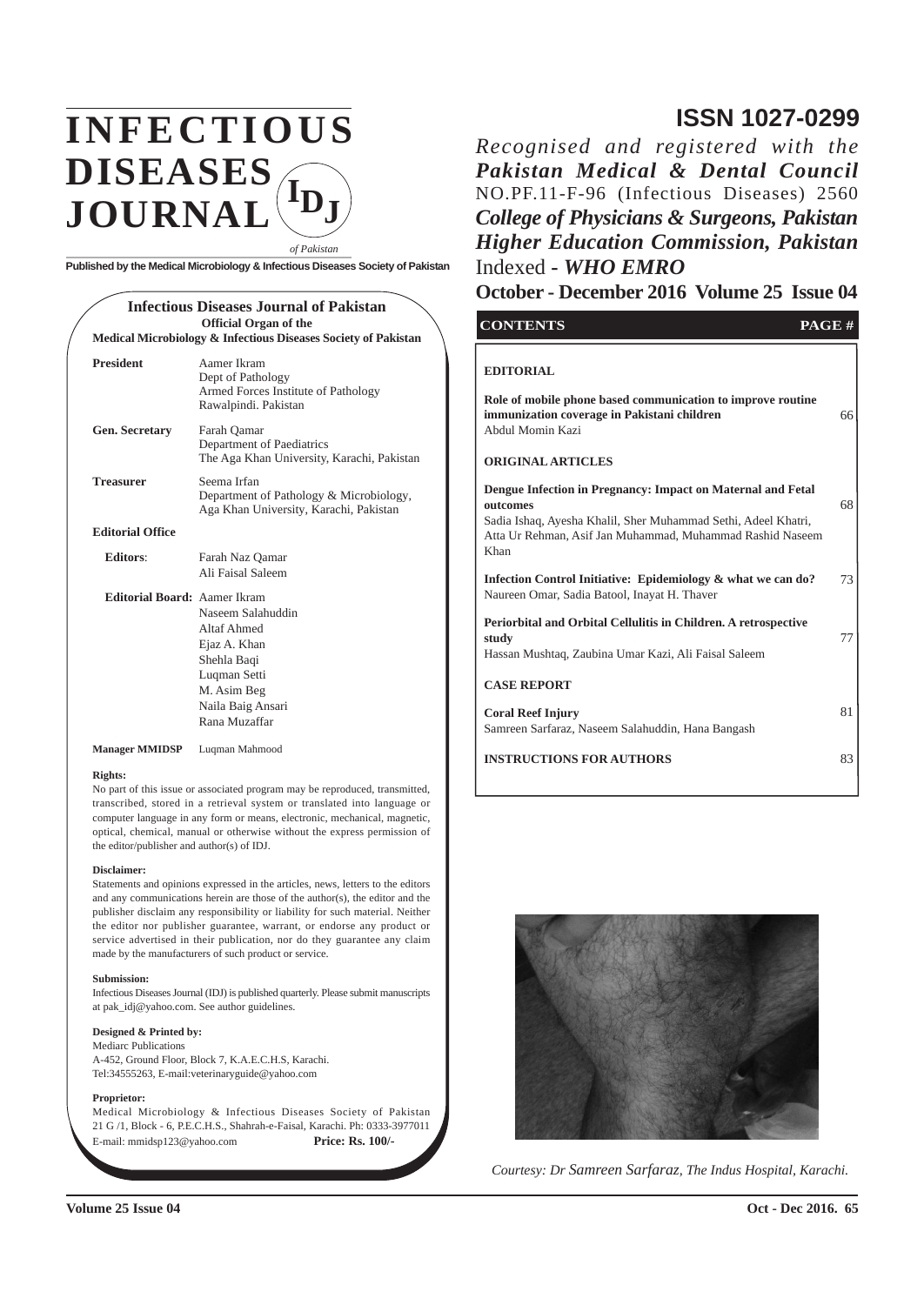#### **Role of mobile phone based communication to improve routine immunization coverage in Pakistani children**

Pakistan is the major polio epidemic country and one of the few places requiring proof of polio vaccination for international travel.<sup>1</sup> Improved routine immunization (RI) coverage is recommended as the priority public health strategy, to reduce vaccine preventable diseases and eradicate polio in Pakistan and worldwide. With reemergence of polio in Nigeria, increase uptake of polio vaccine as part of RI program is the only defense to eliminate and sustain polio eradication. Unfortunately, routine childhood immunization (RI) in Pakistan is well below the recommended coverage of 90% with rates as low as 16% in Baluchistan province.<sup>2</sup>

Some of the major factors responsible for low RI coverage in Pakistan include low demand for immunization, lack of awareness and education, drop-outs and inability to complete the subsequent doses and overestimates of vaccination coverage. Hence, novel and cost effective strategies for enhancement in RI uptake should be explored. The mobile phone and text message use has increased dramatically with around 7 billion mobile phone subscribers globally. There are around 130 million mobile phone subscribers in Pakistan. There is also a surge in the use of short messaging service (SMS), with 237.58 billion person-to-person SMS generated in 2011 estimating to around 175 SMS per mobile phone on a monthly basis.<sup>3</sup>

Data from mobile phones and text messages has the potential to connect health care services to pregnant women and mothers bypassing different barriers.<sup>4</sup> Vaccine reminders-recalls and parental education using text messages have long been endorsed to increase uptake for routine childhood vaccines.<sup>5</sup> Automated SMS and voice calls on mobile phone can be delivered as continuum of care starting from early pregnancy, continuing through child birth, newborn and infancy. This might bring about the behavioral changes necessary to improve the RI uptake among children. SMS text in general has more audacity and can be easily automated and scaled up in national and global programs. In addition, free airtime or voucher as incentive can be added to the intervention if required, however its feasibility for scale up in the EPI program is questionable.

One major reservation for SMS based interventions is the level of literacy. Automated calls and interactive voice response technology are other strategies to address the barrier of low literacy. Although the cost of SMS is 6 times less than automated calls. In addition, playing a catchy jingle or ringtone on mobile phone networks can help in increasing awareness and significance regarding RI and its schedule. Another major advantage of mobile based communication is quick and cheap conversion of campaigns into different versions according to local environment and context. An automated voice call from a religious leader advocating RI can be broadcasted in a

conservative society, the same message recorded in celebrity voice can be disseminated in other settings.

In Pakistan SMS based messages have been used to send reminders to parents regarding vaccination and for monitoring of supplementary immunization activities.<sup>6</sup> We assessed the role of sending automated SMS messages to parents/ caregivers of children under five years of age to monitor polio supplementary immunization campaigns in polio endemic areas of Karachi.<sup>7</sup> The study reported positive outcomes in monitoring the polio immunization coverage at household level and could be used to highlight deficiencies in coverage. Similarly, another study evaluated the effectiveness of one way SMS reminder messages in improving RI coverage at weeks 6, 10 and 14. Although the results were not statistically significant, it showed potential of using SMS technology for vaccination reminders in Pakistan.<sup>3</sup> Financial incentive through mobile phone was added in few studies to make the intervention more effective. However, majority of these activities are either pilot studies, carried out on a single occasion or limited to a particular geographical location or province.<sup>6</sup>

In order to scale up mHealth based interventions, mobile phone numbers registries of the parents/ caregivers of children eligible for RI needs to be established for mass broadcast of immunization promotion. In addition, mobile phone numbers can be captured after consent from caregivers visiting the EPI centers, mobile phone vendors or government agencies. However it is essential to establish privacy and confidentiality policies guiding the use of information and mobile numbers acquired. Mobile phone based interventions can be of great potential and are a cost effective strategey to not only improve RI coverage in Pakistan but also address barriers to accessing health information and care. However, more research and a clear policy on the application and implementation of mHealth in all provinces is required.

- 1. Kazi AM, Khalid M, Kazi AN. Failure of polio eradication from Pakistan: Threat to world health. *J Pioneer Med Sci*. 2014; 4(1):8-9
- 2. Pakistan Demographic and Health Survey 2012-13. Islamabad, Pakistan, and Calverton, Maryland, USA: NIPS and ICF International; 2013. National Institute of Population Studies (NIPS) [Pakistan] and ICF International. Available from: http://www.nips.org.pk/abstract\_files /PDHS%20Final%20Report%20as%20of%20Jan%2022-2014.pdf (accessed Sep 29, 2016)
- 3. Kazi AM, Murtaza A, Kazi AN, Khurram Z, Hussain K*, et al*. (2016) Effect of Mobile Phone Text Messages Reminders on Uptake of Routine Immunization among Children in Pakistan-Study Protocol for a Randomized Clinical Trial. *J Vaccines Vaccin* 7: 333.
- 4. Kharbanda EO. Helping mothers to get the message about influenza: are texts the future for increased immunization? *Expert Rev Vaccines* 2015 Mar:14(3):333-5.
- 5. Oyo-Ita A, Wiysonge CS, Oringanje C, Nwachukwu CE, Oduwole O,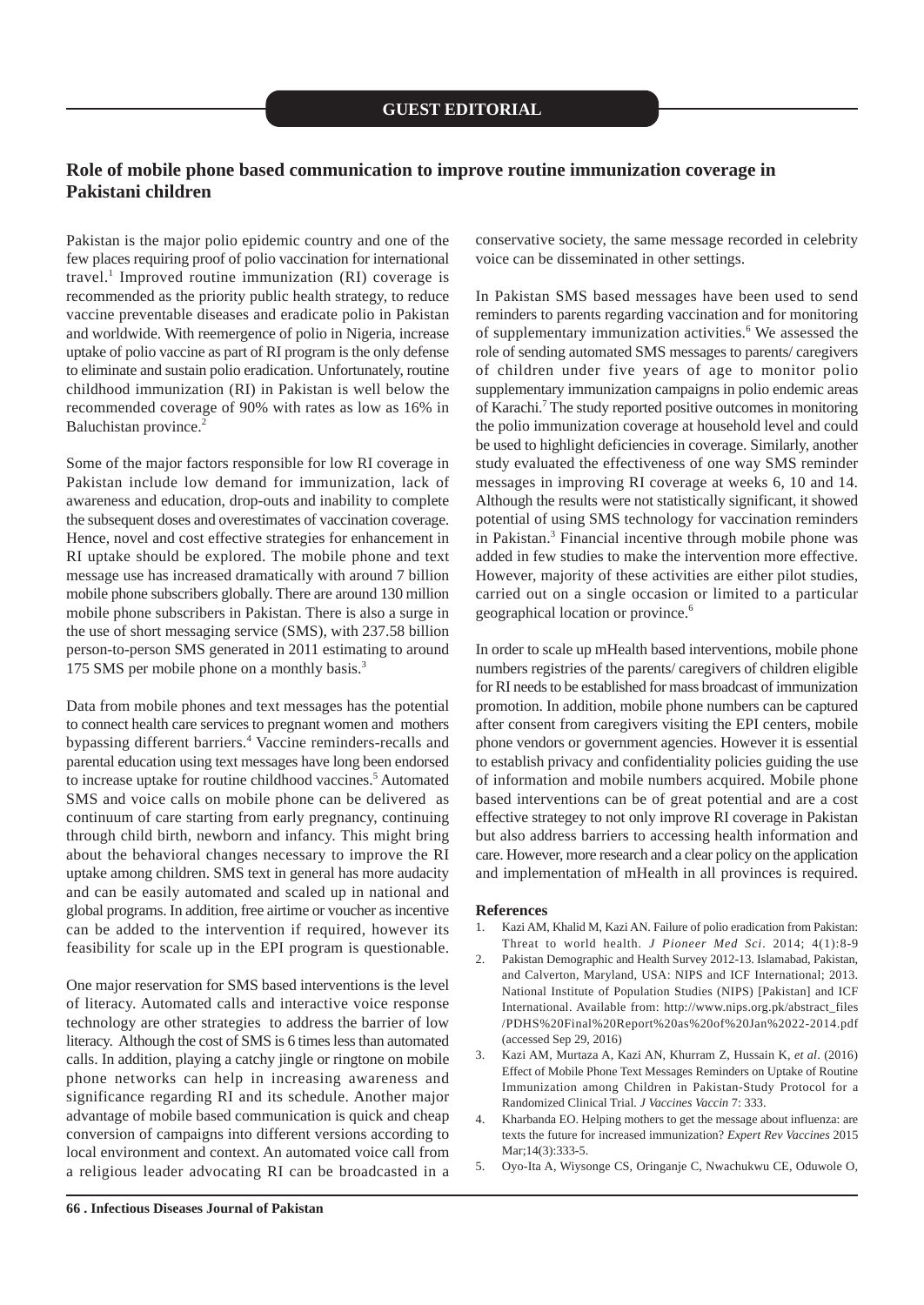Meremikwu MM. Interventions for improving coverage of childhood immunization in low- and middle-income countries. *Cochrane Database Syst Rev* 2016;7:CD008145.

6. Kazi AM, Jafri LA. The use of mobile phones in polio eradication. *Bulletin of the World Health Organization* 2016;94(2):153-154.doi:10.2471/BLT.

**Kazi MK Aga Khan University, Karachi**

15.163683.

7. Kazi A, Murtaza A, Khoja S, Zaidi A, Ali S. Monitoring polio supplementary immunization activities using an automated short text messaging system in Karachi, Pakistan. *Bulletin of the World Health Organization* 2013;92(3):220-225.



30 Westrige 1, Rawalpindi<br>Phones: 0333 5124967 Email: info@pakmedinet.com

# **Database of Pakistani Medical Journals on Internet**

## http://www.pakmedinet.com

## **Featuring:-**

- $\Box$ Abstracts of Medical Journals of Pakistan including their new and old issues,
- $\Box$ Research Guidlines for young doctors,
- $\Box$ Problem causes.
- $\Box$ Discussion Forum and views of doctors on research titles
- $\Box$ Help for young doctors to find research references for their desertations and thesis
- $\Box$ And many more...

## You can access Infectious Diseases Journal of Pakistan at:

## http://www.pakmedinet.com/journal.php?id=idj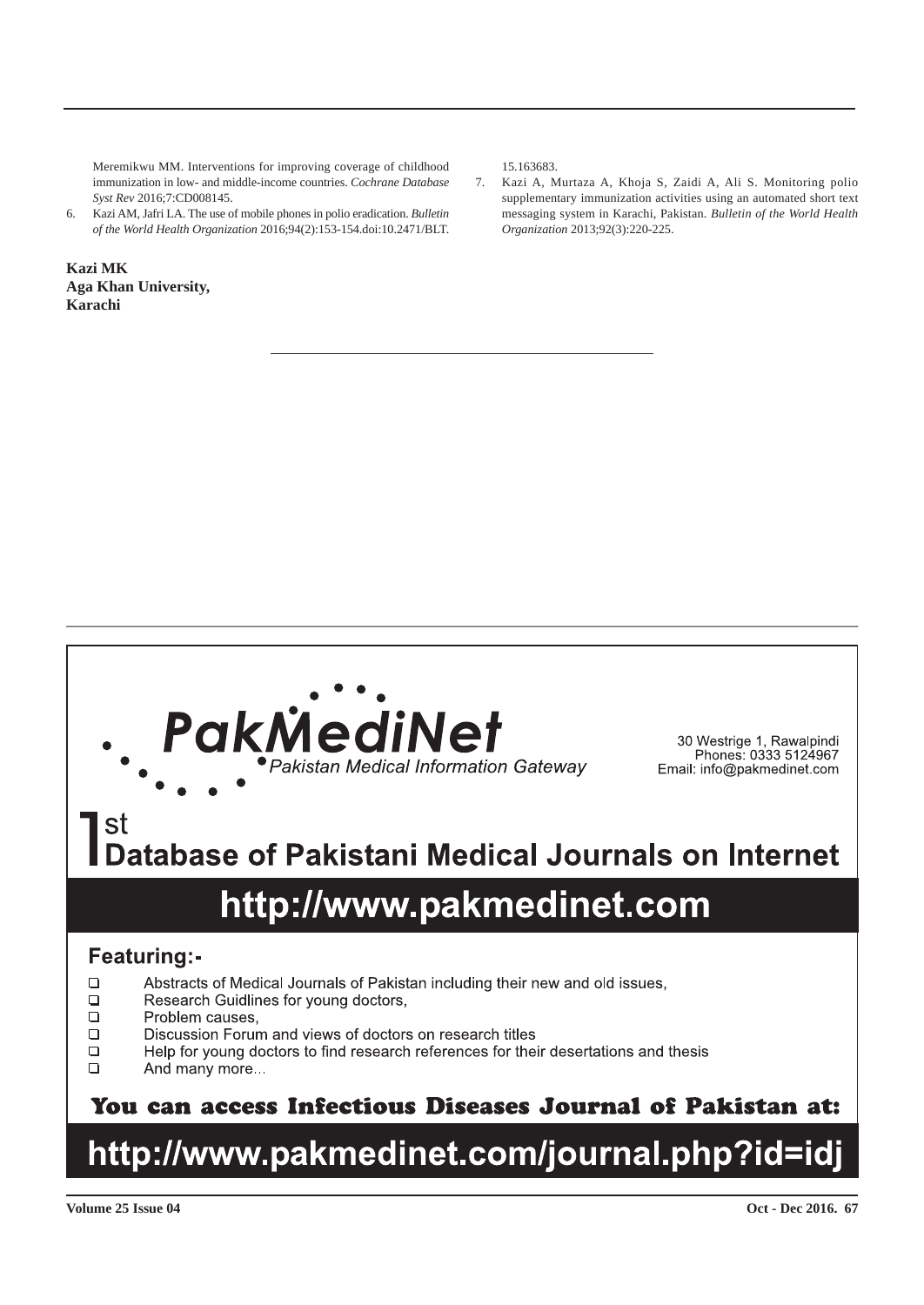#### **Dengue Infection in Pregnancy: Impact on Maternal and Fetal outcomes**

Sadia Ishaq\*, Ayesha Khalil\*, Sher Muhammad Sethi\*, Adeel Khatri\*, Atta Ur Rehman\*, Asif Jan Muhammad\*, Muhammad Rashid Naseem Khan\*\*

\* Patel Hospital, Karachi

\*\* Liaquat College of Medicine and Dentistry & Dar ul Sehat Hospital, Karachi

#### **Abstract**

#### **Objective**

To assess the impact of dengue infection during pregnancy on obstetric and fetal outcomes.

#### **Methodology**

A retrospective study was conducted by Department of Medicine at a tertiary care hospital in Karachi, Pakistan by reviewing patient records from 2009 – 2015.

Inclusion criteria were pregnant patients of any gestational age fulfilling WHO diagnostic criteria for dengue infection. Exclusion criteria were febrile pregnant patients positive for malaria parasite, immunological tests for malaria or with positive blood cultures, patients diagnosed with HELLP syndrome or other autoimmune disease and patients with drug-induced thrombocytopenia.

Frequencies and percentages were noted for maternal and fetal outcomes being studied.

#### **Results**

Our data shows that antenatal dengue infection has the potential to significantly impact maternal and fetal outcomes.Antepartum and postpartum hemorrhage each occurred in 5% of patients with acute antenatal dengue infection. Moreover, we note that counts may not be predictive of development of these complications, so extreme clinical vigilance is warranted. Oligohydroamnios occurred in 21% of our patients; this is likely to be a consequence of significant fluid shifts with dengue and hydration of the pregnant dengue patient is paramount. There may be an increased risk of fetal loss.

#### **Conclusion**

Obstetric complications such as antepartum hemorrhage, oligohydramnios and postpartum hemorrhage can occur with acute dengue infection during pregnancy. Preterm delivery necessitated by these can impact neonatal outcomes (eg low birth weight and APGAR scores). Acute dengue infection

*Corresponding Author: Ayesha Khalil Seminar Room, 2nd Floor, ST-18, Block-4, Gulshan-e-Iqbal, Karachi ayeshakagha@gmail.com*

contracted during the 3rd trimester carries high risk of causing pregnancy morbidity. As platelet counts are not predictive of development of bleeding complications, a high index of suspicion and extreme clinical vigilance are warranted.

#### **Keywords**

dengue; pregnancy; pregnancy complications; hemorrhage; premature birth

#### **Introduction**

Dengue is the commonest arbovirus infection. $\frac{1}{1}$  3.9 billion people are at risk.<sup>2</sup> Accurate estimates are hampered by underreporting and misclassification; currently 390 million dengue infections per year are estimated to occur.<sup>3</sup>

Since 1994, dengue fever has become a very significant infectious disease and public health issue in Pakistan; WHO reported the largest ever dengue epidemic from Pakistan in 2012.<sup>4</sup>

Only a few studies 5,6,7,8 have examined the impact of antenatal dengue infection on mothers and neonates, reporting increased risk of obstetric complications and adverse neonatal outcomes. While the literature includes some regional studies <sup>5,6,7,8</sup> to our knowledge, such data has been reported only once from Pakistan with18 patients surveyed.<sup>9</sup>

We conducted a retrospective review of records of patients with antenatal dengue infection to help elucidate the impact of dengue infection during pregnancy. Our aim was to acquire objective data to help formulate appropriate management strategies to help in counseling of patients.

The main objective was to assess the impact of dengue infection in pregnancy on obstetric and fetal outcomes.

#### **Methodology**

A retrospective study was conducted by Department of Medicine at a tertiary care hospital (200 beds, offering post-graduate training in medicine and gynaecology) by reviewing patient records from 2009 – 2015. Records were retrieved from medical record room using ICD codes (061, 065.4, 647.6X). A total of 844 files were reviewed; 19 pregnant patients were identified. (Figure 1)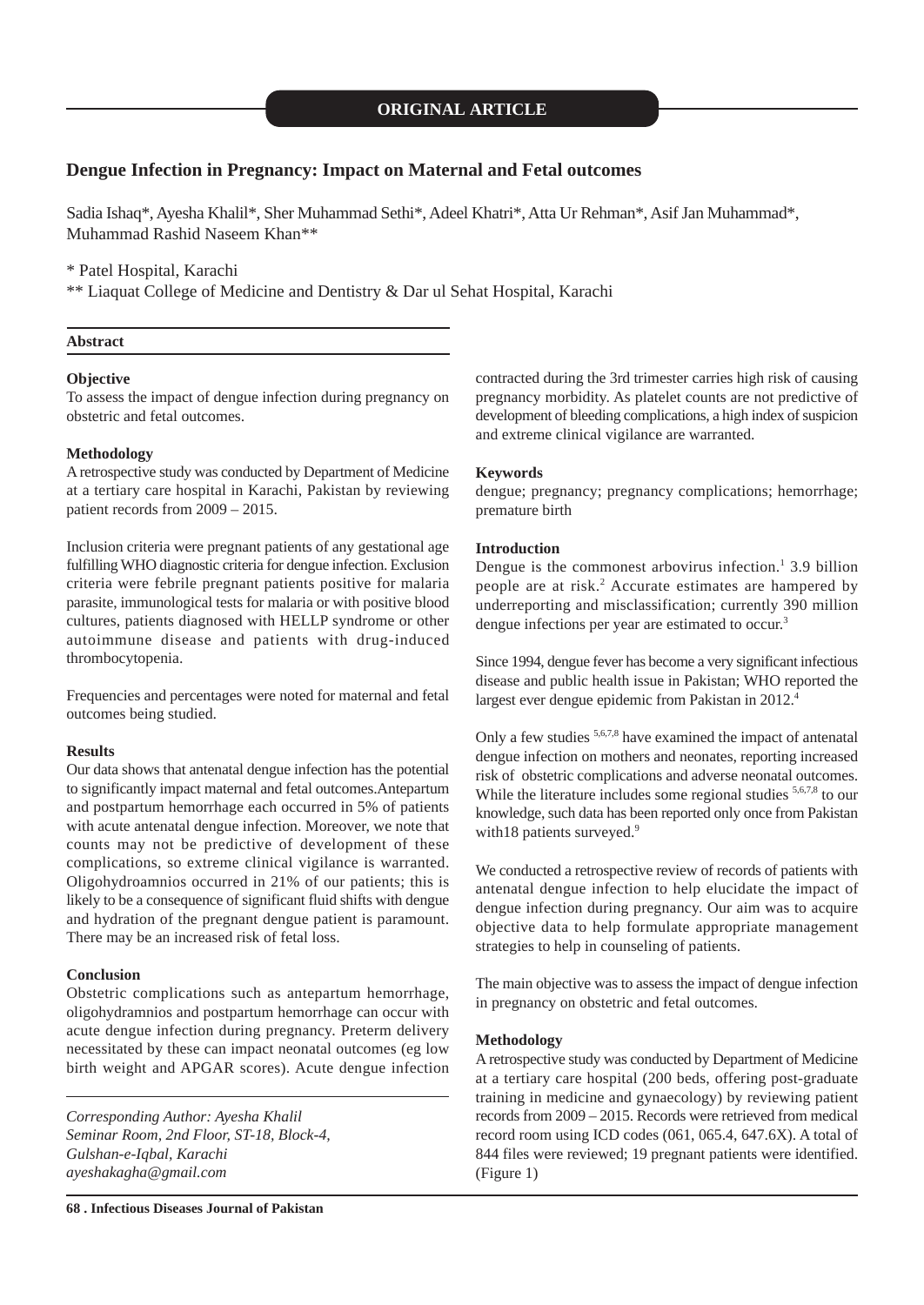Patients were followed till the end of their pregnancy for the outcome including gestational age at delivery, mode of delivery, obstetric,



**Fig 1. Number of cases identified with acute dengue in pregnancy**

Inclusion criteria were pregnant patients of any gestational age fulfilling WHO diagnostic criteria for dengue infection for probable or confirmed dengue.<sup>10</sup>

#### **WHO Diagnostic Criteria Probable dengue**

Live in/travel to dengue endemic area. Fever and 2 of the following criteria:

- Nausea, vomiting
- Rash
- Aches and pains
- Tourniquet test positive
- Leucopenia
- Any warning sign
- **Laboratory confirmed dengue**



**Fig 2. Criteria for identifying patients with acute dengue infection.**

Exclusion criteria were febrile pregnant patients who tested positive for malaria parasite, immunological tests for malaria or with positive blood cultures, patients diagnosed with HELLP syndrome or other autoimmune cause for their symptoms and patients with drug-induced thrombocytopenia.

Clinical parameters of all patients were recorded in individual proforma by the investigators. Patients were followed till the end of their pregnancy for the final outcome including gestational age at delivery, mode of delivery, obstetric, fetal and neonatal complications and maternal and infant mortality (Table 1).

Data was collected from September 2016 to October 2016. It was entered and analyzed on SPSS Software (Version 21). Frequencies and percentages were noted for maternal and fetal outcomes being studied. Ethics review committee of our hospital studied the proposal and pro forma and issued approval (ERC Approval No: 45).

#### **Results**

A total of 19 pregnant patients were identified as per inclusion criteria (as shown above). General demographic features are shown in table 2. All patients had fever at the time of admission. Fever was the sole presenting feature in 6 (31.6%) patients. Mean fever noted was  $102.6^{\circ}F \pm 1.3^{\circ}F$ . Clinical features and laboratory parameters pertaining to dengue observed in our patients are shown in table 2.

Dengue-related non-obstetric bleeding occurred in 42%; one quarter of these were hemodynamically significant. 52.6% patients were given platelet transfusion. 1(5.2%) patient presented with severe hemorrhagic dengue and eclampsia. Oligohydroamnios was found at a frequency of 21%. 21% suffered preterm labor and 10.5% had premature rupture of membranes. 2 (10.5%) women with acute dengue in the first trimester suffered pregnancy loss. For details of maternal, fetal

**Table 1: Maternal & Neonatal outcomes in patients with antenatal acute dengue infection**

### *Maternal Outcomes*

- Antepartum Hemorrhage (APH)
- Pregnancy Loss
- Oligohydroaminos
- Pregnancy induced hypertension (PIH)
- Preterm Labor
- Premature Rupture of Membrane (PROM)
- Dengue related bleeding complication
- Transfusion required
- C-section
- Post partum Hemorrhage (PPH)
- Maternal Mortality

## *Neonatal Outcomes*

- Intra-uterine growth restriction (IUGR)
- Fetal Anomalies
- **Fetal Distress**
- Meconium Aspiration
- Low APGAR  $(<)$
- Prematurity
- Low Birth Weight (LBW)
- Respiratory Distress Syndrome (RDS)
- Neonatal Death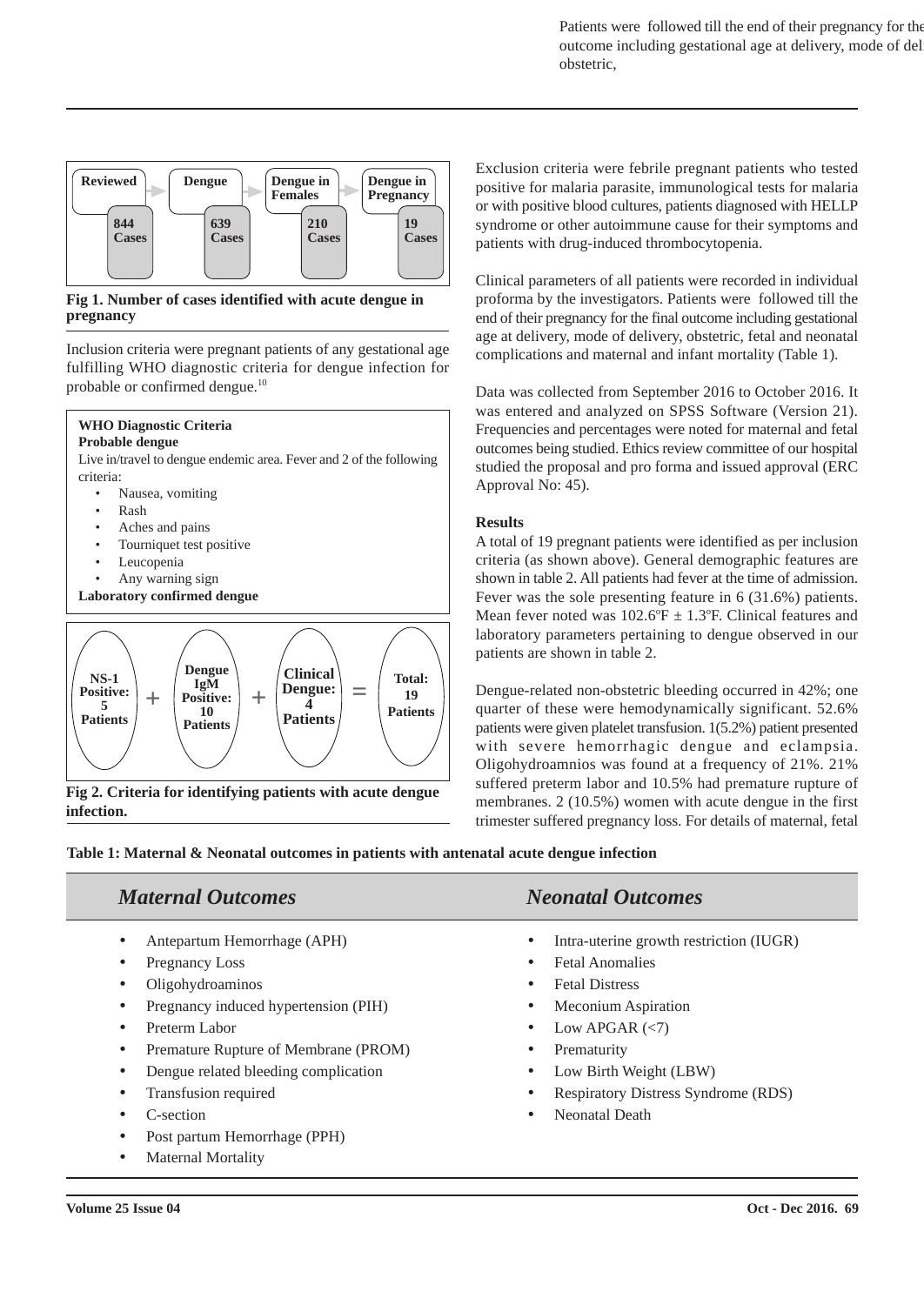#### **Table 2: Demographic, Clinical & Laboratory Parameters of Dengue**

| <b>Demographic Features</b>            | $\mathbf{n}(\%)$ |
|----------------------------------------|------------------|
| Age                                    |                  |
| Less than 20 Yrs                       | $1(5.3\%)$       |
| • 20-30 Yrs                            | 13 (68.4%)       |
| More than 30 Yrs                       | 5(26.3%)         |
| <b>Pregnancy Status</b>                |                  |
| · Primigravida                         | 6(31.6%)         |
| Multigravida                           | 13 (68.4%)       |
| <b>Gestational Age at Presentation</b> |                  |
| • First Trimester                      | 6(31.6%)         |
| <b>Second Trimester</b>                | $4(21.1\%)$      |
| <b>Third Trimester</b>                 | $9(47.4\%)$      |
| <b>Clinical Features</b>               |                  |
| • Petechiae                            | $2(10.5\%)$      |
| Rash<br>$\bullet$                      | $3(15.8\%)$      |
| • Headache                             | 6(31.6%)         |
| • Back Pain                            | $3(15.8\%)$      |
| Joint Pain                             | $1(5.3\%)$       |
| • Nasal Bleed                          | $3(15.8\%)$      |
| • Gum Bleed                            | $3(15.8\%)$      |
| · Hematuria                            | $1(5.3\%)$       |
| • GI Bleed                             | $1(5.3\%)$       |
| <b>Intracranial Bleed</b>              | $0(0\%)$         |
| Pleural Effusion                       | $5(26.3\%)$      |
| <b>Laboratory Parameter</b>            | Mean $\pm$ S.D   |
| Hemoglobin (gm/dl)                     | $10.8 \pm 1.2$   |
| Hematocrit (%)                         | $29.9 \pm 6.0$   |
| Platelets Initial $(x103/uL)$          | $113.7 + 77.9$   |
| ALT (IU/L)                             | $132 \pm 107.0$  |

and neonatal outcomes see Tabe 3 & 4.

#### **Discussion**

Dengue has become prevalent in Pakistan. Being a disease that has become endemic to Pakistan relatively recently, there is a need to elucidate and document impact of antenatal infection on pregnancy and child birth. While a handful of studies have reported on such outcomes<sup>5,6,8</sup> only one group has reported such data from Pakistan on 18 patients.<sup>9</sup>

We examined maternal and neonatal outcomes in 19 patients. We found increased obstetric and non-obstetric bleeding in mothers with acute dengue infection, increased risk of premature birth, poor APGAR scores and low birth weight in neonates. Antepartum hemorrhage occurred in 5%. Maqsud reported antepartum hemorrhage in 16% and Agrawal reported it in

 $32\%$ .<sup>6,9</sup> While all patients in the former study presented with acute dengue in the  $3<sup>rd</sup>$  trimester,  $8/19$  of our patients contracted dengue before 20 weeks' gestation. Post-partum haemorrhage also occurred in a small percentage in our study in contrast to previously reported  $19\% -32\%$ <sup>5,6,9</sup> In our group, both antepartum and post partum hemorrhage occurred in the same patient (who had contracted dengue infection at 33 weeks' gestation) and had a platelet count nadir of 85,000/ul. Agrawal<sup>6</sup> reported counts of 14000-82,000 in patients developing antepartum or post partum hemorrhage, suggesting that only the counts may not be predictive of development of these complications.

Non-obstetric bleeding complications attributable to dengue occurred in 42% of our patients. One-fourth of these were hemodynamically significant. Several authors have reported bleeding complications in frequencies ranging from  $11-56\%$ .<sup>5-9</sup> Basurko<sup>8</sup> reported a retroperitoneal hematoma in one patient; Sharma<sup>5</sup> reported rectal sheath hematoma in one patient and dengue-shock syndrome in three; Agrawal<sup>6</sup> reported dengue shock syndrome in 20%; Maqsud<sup>9</sup> reported massive epistaxis and recalcitrant bleed from site of C-section leading to death in one patient. Cases of PPH have been reported in the absence of any other bleeding manifestations.<sup>5</sup>

In our study, 10/19(52.6%) patients were given platelet transfusion, frequencies of 62.6% and 89% have been reported.<sup>5,9</sup>

One patient (5.2%), a primigravida with twin pregnancy, presented with eclampsia; she had contracted dengue infection at 33 weeks' gestation and needed immediate emergency Caesarean section. We found no reported association of antenatal dengue infection with pregnancy-induced hypertension. However, several groups<sup>5,6</sup> have noted the possible diagnostic dilemma between acute dengue infection and HELLP syndrome as both conditions are associated with low platelets and transaminitis. Oligohydroamnios is another complication believed to be strongly associated with acute dengue and Sharma<sup>5</sup> have postulated that this may be partly because of dehydration in dengue. We found oligohydroamnios in 21% of our patients. Other groups have reported a significantly higher frequency of oligohydroamnios- $43 - 52\%$ .<sup>5,6</sup>

Pregnancy loss (including abortion and intrauterine death) was observed in 2/19 (10.5%) of our patients while frequencies of 6-25% have been reported by other groups.<sup>5-8,11</sup> Both fetal losses in our study occurred in women who presented with acute dengue in the first trimester. Kariyawasam and Senanayake<sup>7</sup> have postulated that endothelial damage due to dengue infection plays acausative role in adverse fetal outcomes.

Preterm labor occurred in 21%(4/19) of our patients.1 patient had acute dengue in the 2nd trimester while the other 3 contracted it in the 3rd trimester. 2 of these 4 preterm neonates were completely healthy; 1 developed respiratory distress and the 4th case was a twin delivery with both neonates having low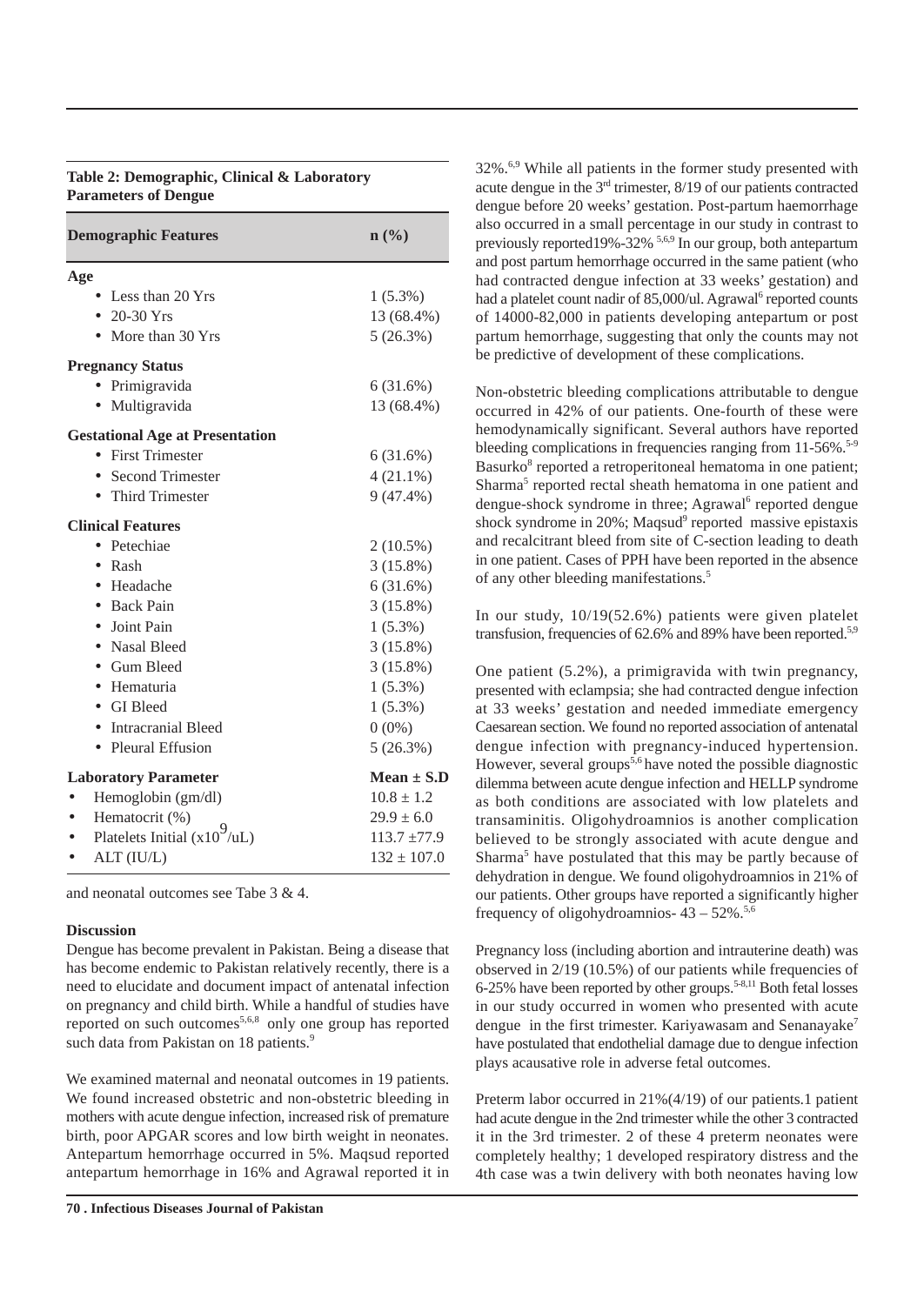| Age | <b>Parity</b>  | <b>Gestational Age</b><br>at Presentation | <b>Gestational Age</b><br>at Delivery | <b>Mode of Delivery</b><br><b>Complications</b> | <b>Obstetrics</b><br><b>Outcomes</b>                                        | <b>Neonatal</b>             |
|-----|----------------|-------------------------------------------|---------------------------------------|-------------------------------------------------|-----------------------------------------------------------------------------|-----------------------------|
| 22Y | M              | $3rd$ trimester                           | Pre term                              | C Section                                       | None                                                                        | Healthy baby                |
| 33Y | M              | $3rd$ trimester                           | Term                                  | C Section                                       | None                                                                        | Healthy baby                |
| 23Y | $\, {\bf P}$   | $3rd$ trimester                           | Term                                  | Spontaneous Vaginal                             | None                                                                        | Healthy baby                |
| 18Y | M              | $2nd$ trimester                           | Pre term                              | C Section                                       | <b>Breech</b>                                                               |                             |
|     |                |                                           |                                       |                                                 | Presentation                                                                | Healthy baby                |
| 35Y | M              | $1st$ trimester                           | L.                                    |                                                 | <b>Missed Abortion</b>                                                      |                             |
| 33Y | M              | $1st$ trimester                           | Term                                  | C Section                                       | None                                                                        | Healthy baby                |
| 28Y | $\mathbf{P}$   | $3rd$ trimester                           | Term                                  | C Section                                       | Oligohydroaminos                                                            | Healthy baby                |
| 30Y | M              | $3rd$ trimester                           | Term                                  | C Section                                       | None                                                                        | Healthy baby                |
| 33Y | M              | $2nd$ trimester                           | Term                                  | C Section                                       | <b>PROM</b>                                                                 | Healthy baby                |
| 22Y | P              | $3rd$ trimester                           | Term                                  | Operative Vaginal                               | <b>PROM</b>                                                                 | Healthy baby                |
| 25Y | M              | $3rd$ trimester                           | Pre term                              | C Section                                       | APH, PPH                                                                    | <b>RDS</b>                  |
| 30Y | M              | $1st$ trimester                           | Lost to F/U                           |                                                 |                                                                             |                             |
| 29Y | M              | $1st$ trimester                           | Term                                  | C Section                                       | None                                                                        | Healthy baby                |
| 27Y | M              | $3rd$ trimester                           | Term                                  | Operative Vaginal                               | Oligohydroaminos                                                            | Healthy baby                |
| 24Y | $\mathbf{P}$   | $1st$ trimester                           | Term                                  | C Section                                       | <b>Fetal Distress</b>                                                       | Meconium<br>Aspiration      |
| 30Y | M              | $1st$ trimester                           | Term                                  | Spontaneous Vaginal                             | Twin Pregnancy,<br>Intrauterine Death of<br>one fetus                       | Healthy baby                |
| 23Y | $\overline{P}$ | $2nd$ trimester                           | Term                                  | C Section                                       | Oligohydroaminos,                                                           |                             |
|     |                |                                           |                                       |                                                 | <b>Breech Presentation</b>                                                  | Healthy baby                |
| 23Y | $\mathbf{P}$   | $3rd$ trimester                           | Pre term                              | C Section                                       | Twin Pregnancy,<br>Eclampsia, Maternal<br>Death after 1 week of<br>delivery | Premature,<br>LBW $(1.9 \&$ |
| 33Y | M              | $3rd$ trimester                           | Term                                  | Spontaneous Vaginal                             | Oligohydroaminos                                                            | $1.5$ kg)<br>Healthy baby   |

#### **Table 3: Maternal and fetal outcomes recorded for each patient**

#### **Table 4: Maternal & Neonatal Outcomes in Dengue**

| <b>Maternal Outcomes</b>             | $\mathbf{n}(\%)$ | <b>Neonatal Outcomes</b>                   | $\mathbf{n}(\%)$ |
|--------------------------------------|------------------|--------------------------------------------|------------------|
| Antepartum Hemorrhage (APH)          | $1(5.2\%)$       | Intra-uterine growth restriction (IUGR)    | $0(0\%)$         |
| Post partum Hemorrhage (PPH)         | $1(5.2\%)$       | <b>Fetal Anomalies</b>                     | $0(0\%)$         |
| Dengue related bleeding complication | 8(42%)           | <b>Fetal Distress</b>                      | $1(5.2\%)$       |
| <b>Platelet Transfusion</b>          | $10(52.6\%)$     | Meconium Aspiration                        | $1(5.2\%)$       |
| Oligohydroaminos                     | $4(21\%)$        | <b>Respiratory Distress Syndrome (RDS)</b> | $1(5.2\%)$       |
| Pregnancy induced hypertension (PIH) | $1(5.2\%)$       | Low APGAR $(< 7)$                          | $2(10.5\%)$      |
| Preterm Labor                        | 4(21%)           | Low Birth Weight (LBW)                     | $2(10.5\%)$      |
| Pregnancy Loss                       | $2(10.5\%)$      | Prematurity                                | $4(21\%)$        |
| Premature Rupture of Membrane (PROM) | $2(10.5\%)$      | Neonatal Death                             | $0(0\%)$         |
| C-section                            | $12(63.1\%)$     |                                            |                  |
| Maternal Mortality                   | $1(5.2\%)$       |                                            |                  |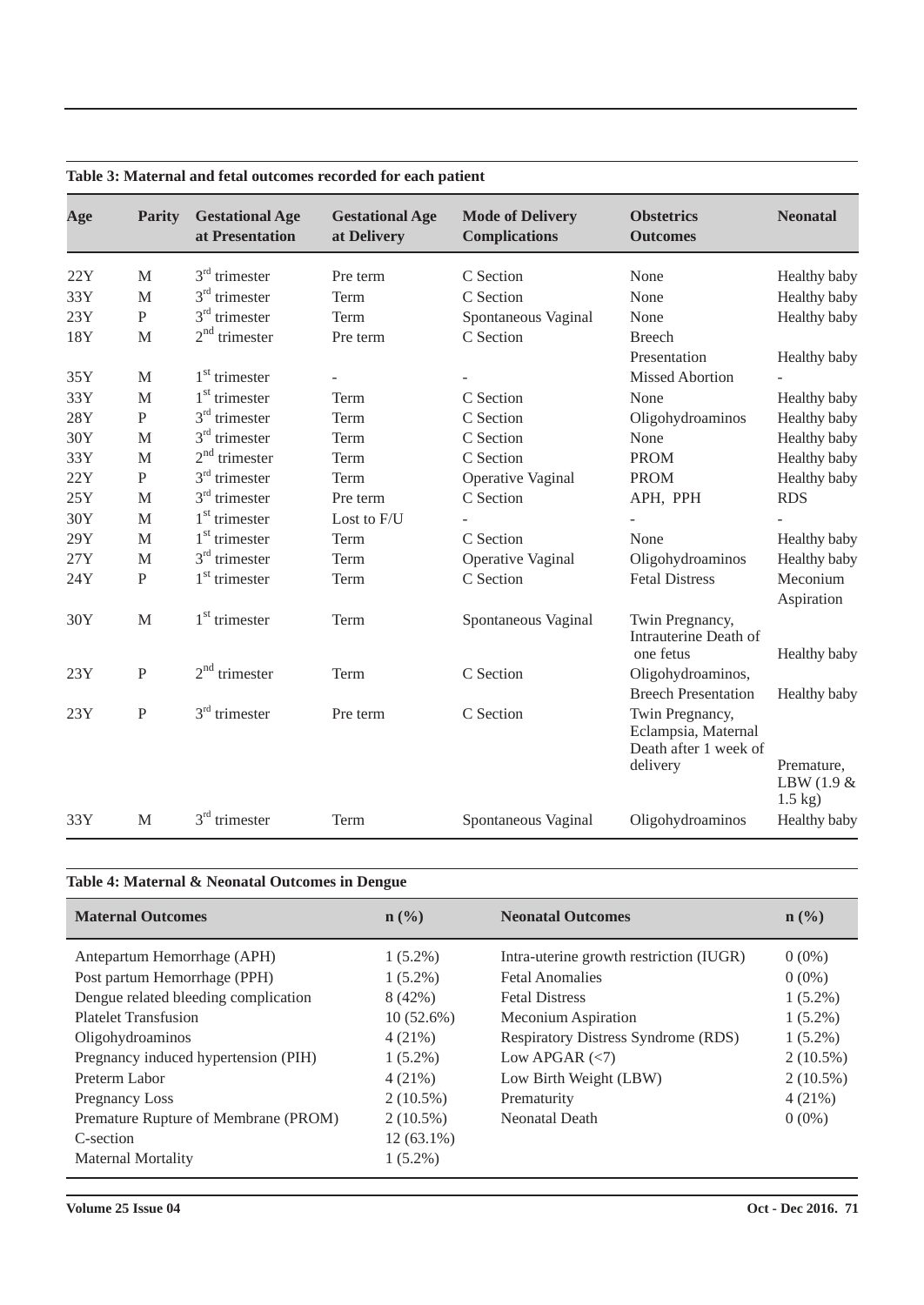birth weight. It is worth noting that there were no major maternal complications in the 2 healthy preterm neonates. However, the preterm neonates who had above-mentioned adverse effects had mothers with severe complications, namely antepartum hemorrhage in one and eclampsia in the other. Studies have reported a variable rate  $(9-68%)$  of preterm labor.<sup>5,6,8,9,11</sup>

Premature rupture of membranes occurred in 10.5% (2/19) of our patients; 1 had contracted dengue in the 2nd trimester and the other in the 3rdtrimester. Both neonates were healthy. One other study<sup>6</sup> found a frequency of 4%.

C-Section was done in 63.1% (12/19) of our patients; only 2 of these could be ascribed to complications caused by acute dengue- the remainder were for obstetric indications unrelated to dengue infection. Maqsud<sup>9</sup> reported C-section rate of 77.7% and Agarawal<sup>6</sup> reported it in 32%.

Fetal and neonatal outcomes were examined. We did not find any cases of intra-uterine growth restriction (IUGR) or fetal anomalies. One study reported fetal anomalies in 13.6% ; none of the studies we reviewed specifically examined intrauterine growth restriction.

In our study one neonate had fetal distress along with meconium aspiration. Basurko reported fetal distress in  $7.5\%$  neonates<sup>8</sup> while Sharma reported meconium aspiration in 6%.<sup>5</sup>

Respiratory distress syndrome occurred in 1 neonate (5.2%) whose mother had antepartum as well as postpartum hemorrhage while Ismail *et al* reported it in 12.5%.<sup>11</sup> Low APGAR was also observed in 10.5% neonates. We did not find any other study reporting on APGAR scores. Low Birth Weight (LBW) occurred in 10.5% neonates. Two other studies reported LBW in 22% and 52% respectively.<sup>6</sup> Prematurity was found in 21% neonates while other studies have reported prematurity from 13-37%.<sup>5,6,8,11</sup> No neonatal death occurred in our study but other studies have reported it in 1.9-20%.<sup>5,6,8</sup>

The strengths of our study are that it adds to the very meagre data available from our country. We have attempted to document most obstetric and neonatal outcomes. The weakness of our data lies in its retrospective nature. Also, neonates were not specifically investigated to determine vertical transmission of acute dengue.

#### **Conclusion**

Antenatal dengue infection has the potential to adversely affect outcomes, especially when contracted in the 3rdtrimester.Attention must be paid to providing adequate fluid resuscitation. Bleeding complications bear no correlation to platelet counts.

#### **Funding/Conflict of interest**

This study does not have any source of funding. No conflict of interest exists for any investigators and none is declared.

- 1. Stanaway J D, Shepard D S, Undurraga E A, Halasa Y A, Coffeng L E, Brady O J *et al*. The Global Burden of Demgue: an analysis from the Global Burden of Disease Study 2013. *Lancet Infect Dis* 2016 Jun 16 (6): 712-33
- 2. Brady OJ, Gething PW, Bhatt S, Messina JP, Brownstein JS, Hoen AG *et al*. Refining the global spatial limits of dengue virus transmission by evidence-based consensus. *PLoS Negl Trop Dis* 2012;6:e1760.
- 3. Bhatt S, Gething PW, Brady OJ, Messina JP, Farlow AW, Moyes CL *et al*. The global distribution and burden of dengue. *Nature*; 496:504-507.
- 4. Shakoor MT, AyubS, Ayub Z. Dengue fever:Pakistan's worst nightmare. *WHO South-East Asia J Pub Health* 2012; 1 (3): 229-31.
- 5. Sharma S, Jain S, Rajaram S. Spectrum of Maternofetal Outcomes during Dengue Infection in Pregnancy: An Insight. *Infect Dis Obstet Gynecol* 2016 doi: 10.1155/2016/5046091. Epub 2016 Mar 16.
- 6. Agrawal P, Garg R, Srivastava S, Verma U, Rani R. Pregnancy outcome in women with dengue infection in Northern India. *Ind J Clin Prac* 2014. 24 (11): 1053.
- 7. Kariyawasam S, Senanayake H. Dengue infection during pregnancy: case series from a tertiary care hospital in Sri Lanka. *J Infec Develop Coun* 2010. 4 (11): 767-75.
- 8. Basurko C, Carles G, Youssef M, Guindi W E L. Maternal and fetal consequences of dengue fever during pregnancy. *Eur J Obs Gynecol Reprod Biol* 2009. 147 (1): 29-32.
- 9. Maqsud M. Zafar F. Naz U, Sheikh S. Dilemma of Dengue Fever in Pregnancy a Clinical Management Experience at a tertiary care hospital. J M H S VOL. 6 NO. 2 APR – JUN 2012
- 10. World Health Organization, UNICEF. Handbook for clinical management of dengue. 2012
- 11. Prenatal and postnatal effects of dengue infection during pregnancy. Restrepo BN1, Isaza DM, Salazar CL, Ramírez JL, Upegui GE, Ospina M, Ramírez R.Biomedica. 2003 Dec;23(4):416-23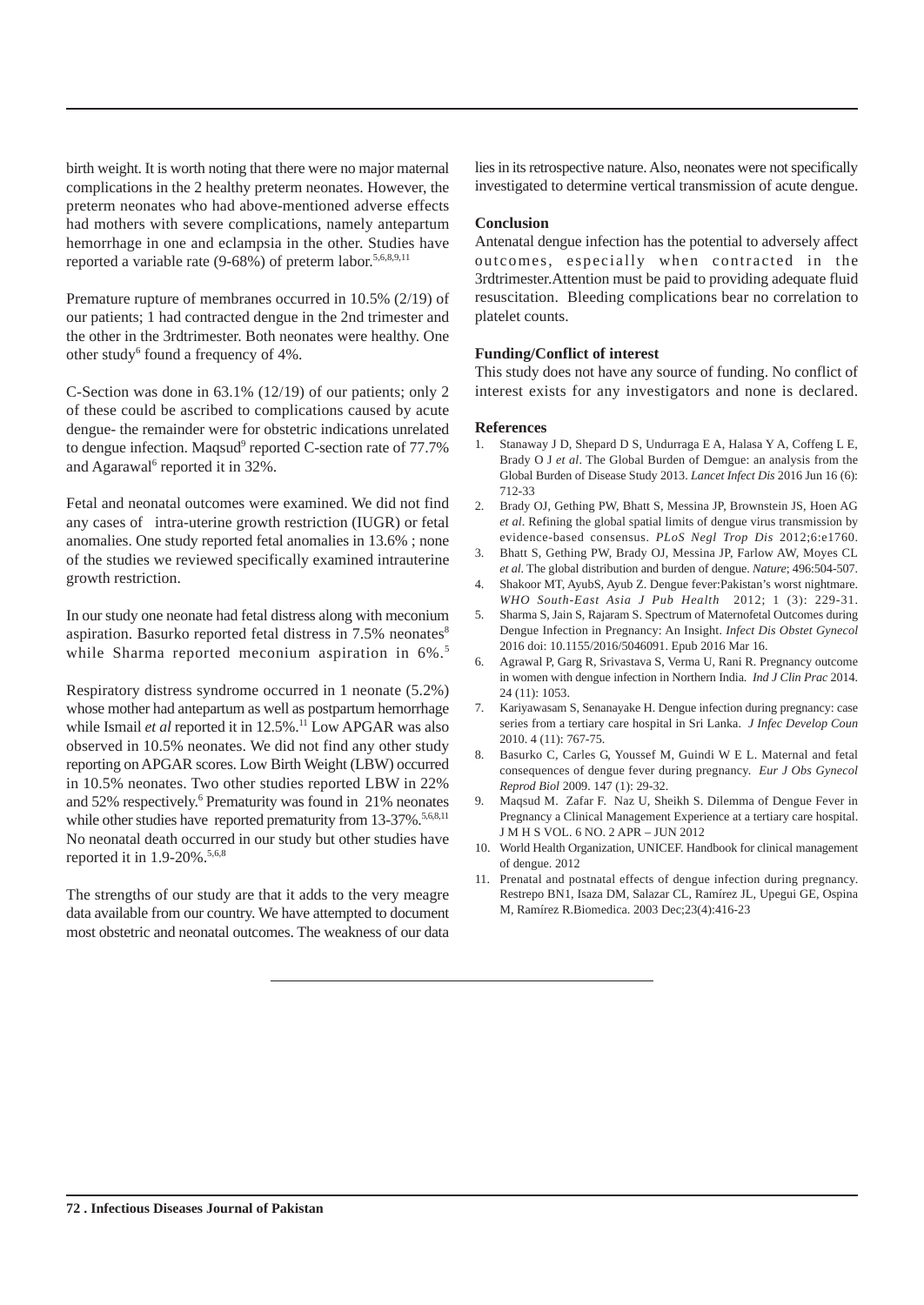#### **Infection Control Initiative: Epidemiology & what we can do?**

Naureen Omar\*, Sadia Batool\*, Inayat H. Thaver\*\*

\*Fatima Memorial Hospital College of Medicine and Dentistry, Lahore \*\*Al-Shifa School of Public Health, Rawalpindi

#### **Abstract**

#### **Background and Objective**

Hospital acquired infections occur due to cross infection from one patient to another or by doctors, nurses or other hospital staff, and should be addressed in addition to offering optimal healthcare and treatment measures. All hospitals should ensure basic infection control mechanisms which are the key to control infections. A study was conducted in a private tertiary care set up to assess the infection control status and observance of protocols with the aim to conduct critical self appraisal to improve healthcare services.

#### **Material and Methods**

A structured questionnaire based on the standards used by Government of Pakistan was adapted and data was collected by the faculty members. Non-probability sampling technique with focus on major departments of the hospital having higher patient loads were used.The data was collected by direct observation, checking of records and interviews as needed from the Emergency Unit, Operation theatre, Wards (Medical, Surgical, and Gynaecology& Obstetrics) and Outdoor Unit, Labour room, ICU (Adult & Paediatrics) and Nursery. Data was compiled and analysed using SPSS version 17. Microsoft Excel was used for graphic presentation. Study was conducted from February 2015 to March 2015.

#### **Results**

It was observed that basic infection control measures were available, Anti disinfectants (69%), Sterilized equipment (67%) and clean supplies (94%). Precautionary measures were being ensured in major areas such as, prevention of bloodstream infections (74%), perinatal precautions (78%) and prevention of UTI (55%). Hand hygiene practices were promoted(79%), however the waste disposal (18%) was at sub-par level. Inadequacy of water supply (32%) was also observed. Compliances were based on interviews taken and observations done then recorded in the questionnaire, in all the areas visited by the investigators.

**Conclusion**

*Corresponding Author: Naureen Omar,*

*Senior Demonstrator, Community Health Sciences, Fatima Memorial Hospital College of Medicine and Dentistry, Lahore E-mail: naureen\_omar@yahoo.com*

Our study concluded that the infection control measures are being followed in an adequate manner, with no gross deficiencies; however, it identified some areas for further improvements like waste disposal mechanisms and adequacy of water supply.

#### **Background**

In an ideal healthcare setup patients should receive the optimal healthcare which includes measures for preventing infections that may be acquired by the patients during their hospital stay. All hospitals should ensure basic infection control. Worldwide, hospital acquired infections are considered the most debilitating infections effecting developing and underdeveloped countries. Eastern Mediterranean and South East Asian regions having the highest frequencies, 11.8% and 10.0% as compared to 7.7% and 9.0% in the European and Western Pacific regions.<sup>1</sup> In Pakistan, morbidities and premature mortalities can be attributed to infectious diseases. So it is pertinent to control these diseases especially nosocomial infections which are on the rise.<sup>2, 3, 4</sup> Infection control in hospitals is the key to success in preventing hospital acquired infections especially in countries like Pakistan where, there is lack of proper guidelines for infection control and prevention.<sup>5,6</sup>According to the guidelines, hand hygiene, safe injections, hospital waste management, sterilization and disinfection of instruments are important aspects that are included in infection control. Pakistan is facing a dilemma of rise in Hepatitis B,C and HIV/AIDs as a result of poor infection control in the hospitals, so there is a dire need to identify the gaps in infection control protocols.<sup>7</sup> Although all hospitals emphasize on protocols of proper hand washing but compliance with this most important of precautionary measures is scarce. $8,9$ 

The developing world has a high prevalence of hospital acquired infections and there is a dire need to improve the infection control; systemic reviews illustrate the scarcity of data, also.<sup>10</sup>

#### **Objective**

This study is an attempt to assess the infection control status and observance of protocols with the aim to conduct self appraisal to improve the healthcare services in a tertiary care setup.

#### **Materials and Methods**

A cross sectional survey was conducted in a tertiary care setup in Lahore, Pakistan.A structured questionnaire<sup>11</sup> based on the standards used by Government of Pakistan was developed and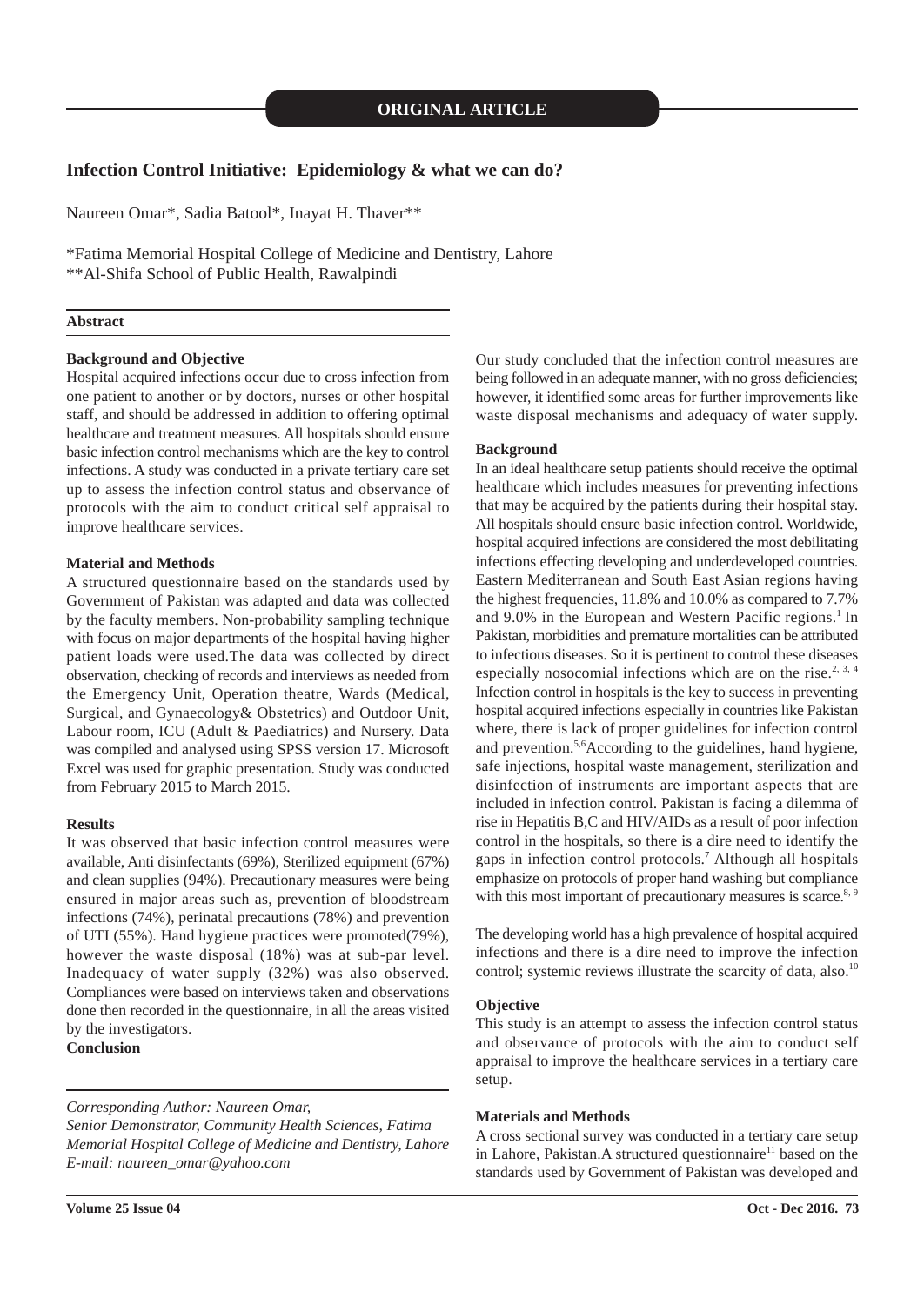adapted. Data was collected by the faculty members by direct observation for the selected variables, checking of records and interview of the employees. Faculty members visited the Emergency Unit, Operation Theatres, Wards (Medical, Surgical, Gynaecology & Obstetrics, Paediatrics) and Outdoor Units, Labour room, ICU (Adult & Paediatrics) and Nursery. Data was compiled and descriptive analysis was done using SPSS version 17. Microsoft Excel was used for graphic presentation. Study was conducted from February 2015 to March 2015.

#### **Results**

In the current study, it was observed that an optimal infection control was being maintained by the hospital all basic measureswere available, Anti disinfectants (69%), Sterilized equipment (67%) and clean supplies (94%). In the current setup precautionary measures were being ensured. During visit to various sites of the hospital the faculty observed that prevention of bloodstream infections (74%), perinatal precautions (78%) and prevention of UTI's(55%) was optimal. Hand hygiene practices were being promoted (79%) and most of the hospital staff was complying with the handhygiene protocols. However the waste disposal (18%) was at sub-par level. Inadequacy of

water supply (32%) was also observed. Compliances were based on interviews taken and observations done and recorded in the pre designed questionnaire, in all the areas visited by the investigators.

#### **Discussion**

Health care delivery system is facing the dilemma of health care associated infections. Mortality and financial losses in the health care delivery system can be attributed to healthcare associated infections.<sup>12</sup>The current initiative has been taken to assess the infection control status and observance of protocols in a tertiary care setup.

The results of the current study depict that satisfactory infection control was being maintained with the provision of basic measures. Precautionary facilities and infection control protocols were being followed. As documented in other studies too, provision of pharmacological agents and hygienic hospital environment leads to better infection control and reduction of hospital acquired infections.<sup>13</sup>A study conducted in Africa documents that inadequate infection control is attributed to poor hygiene, in-availability of resources, poor infrastructure, lack of staff awareness and defective infection control.<sup>14</sup> Perhaps



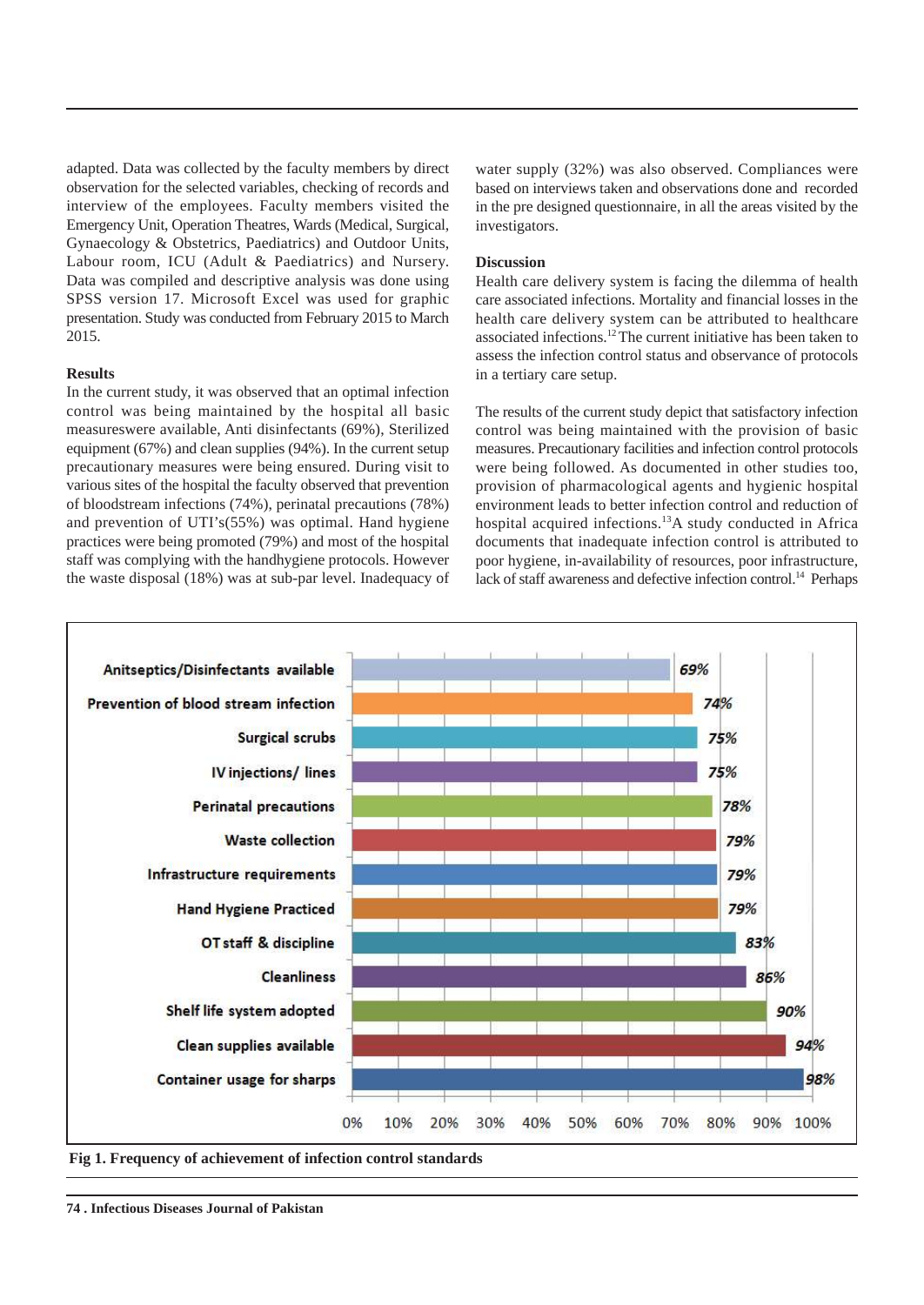

**Fig 2. Frequency of achievement of standards, according to various criteria**

|                |  | Table 1: Compliance of various criteria in the Operation |  |
|----------------|--|----------------------------------------------------------|--|
| <b>Theatre</b> |  |                                                          |  |

| Availability & | Antiseptics/Disinfectants | Equipment  |
|----------------|---------------------------|------------|
| use of PPE     | available                 | sterilized |
| $77\%$         | 72%                       | 66%        |

PPE: Personal Protective Equipment

a deeper insight into this issue may address such situations in our set up, which could not be established by our study.

In the current study, during visits to various sites of the hospital the faculty observed that prevention of bloodstream infections 74%, perinatal precautions 78% and prevention of UTI's 55% was optimal. These findings are concurrent with the findings of a study conducted in Senegal to evaluate the infection control program of their setup. After implementing the program a significant reduction in the bloodstream infections 8.8% to 2.0% (p value 0.01), was observed.<sup>15</sup>Similar findings are supported by a study conducted by Mulu and Kibru attributing blood stream infections in 2.4% of the patients due to improper

hygienic practices of the healthcare staff and environment.<sup>16</sup> Hand hygiene is of utmost importance in any healthcare setup. WHO has developed guidelines and protocols for hand washing for all healthcare staff to adopt.<sup>17</sup> Compared with a study in Iran which illustrated a low level of hand hygiene in the staff although 67.9% had average and 29.9% had good knowledge regarding infection control practices. Most of them agreed to the importance of following infection control protocolsalthough in spite of good knowledge, $18$  this study had showed much better results.

#### **Conclusion**

Our study concluded that the infection control measures in the current tertiary setup, are being followed with some room for improvment. The areas identified for further improvement were mainly related to waste disposal mechanisms and protocols and adequacy of water supply; these need to be addressed.. Based on the infection control assessment protocols, it is recommended that all the individual units/departments should consider having their own and self-appraisal on regular basis with an aim to achieve standardization. Vigilant observation for infection control in tertiary hospital will ensure better performance and making national and international certification a requirement will help promote better practices.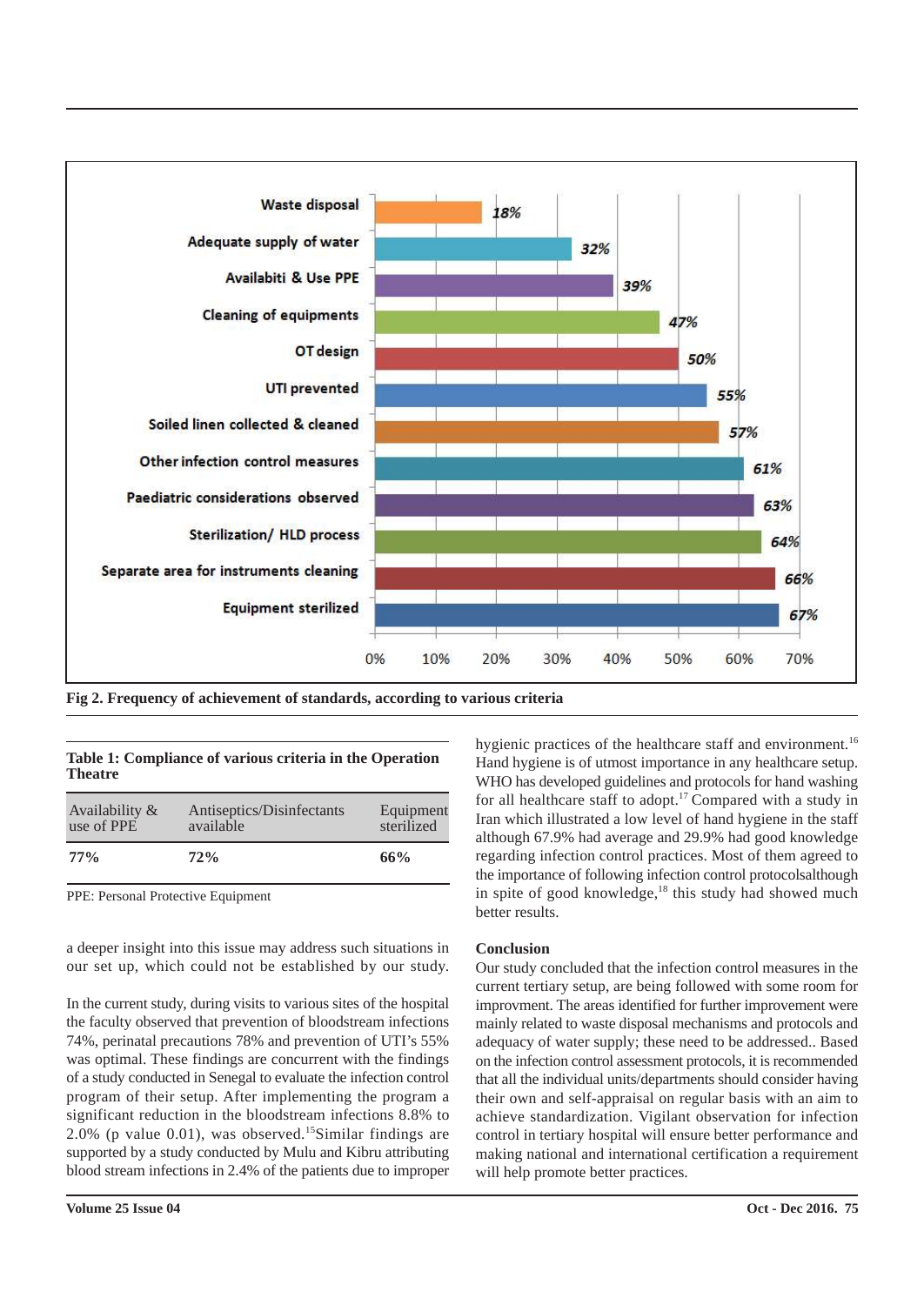#### **Recommendations**

All healthcare personnel, and not just doctors, should be educated about the principles of infection control, and individual responsibility should be stressed upon. All departments should work in collaboration with the infection control department and cooperate in monitoring in case of any infectious exposure. If such an exposure occurs, the employee should be provided adequate care. Risk assessment should be done for work related preventive measures. Immunization record of all employees should be maintained confidentially, and immunization programs should be run free of cost for all healthcare employees to protect them from diseases like hepatitis B, and tetanus etc. Tuberculosis screening program should be advised in all healthcare set ups as Pakistan is endemic in this chronic disease. The infection control committee should work in harmony with the administration to develop sustainable transmission control measures.

#### **References**

- 1. Nicolle L, Fabry J, Ducel G, World Health Organization. Prevention of hospital-acquired infections: a practical guide
- 2. Raza MW, Gould FK, Kazi BM. Infection control policies and practice in Pakistan*. JPMA* 2001 Aug;51(8):292-5.
- 3. Aftab HB, Zia B, Zahid MF, Raheem A, Beg MA. Knowledge, attitude and practices of healthcare personnel regarding the transmission of pathogens via fomites at a tertiary care hospital in Karachi, Pakistan. In Open Forum Infectious Diseases 2015 Dec 23 (p. ofv208). Oxford University Press.
- 4. Bibi S, Channa GA, Siddiqui TR, Ahmed W. Frequency and risk factors of surgical site infections in general surgery ward of a tertiary care hospital of Karachi, Pakistan. *International Journal of Infection Control* 2011 Feb 1;7(3).
- 5. Mythri H, Kashinath KR. Nosocomial infections in patients admitted in intensive care unit of a Tertiary Health Center, India. *Annals of medical and health sciences research* 2015 Feb 3;4(5):738-41.
- 6. Ikram A, Shah SI, Naseem S, Absar SF, Ullah S, Ambreen T, Sabeeh SM, Niazi SK. Status of hospital infection control measures at seven

major tertiary care hospitals of northern Punjab. *J Coll Physicians Surg Pak* 2010 Apr 1;20(4):266-70.

- 7. Infection Control Guidelines: Pakistan Medical and Research Council. 2013
- 8. Rocha LA, Nunes MJ, Gontijo Filho PP. Low compliance to handwashing program and high nosocomial infection in a brazilian hospital. Interdisciplinary perspectives on infectious diseases. 2012 Jun 6;2012.
- 9. Bellissimo-Rodrigues F, Bellissimo-Rodrigues WT, Menegueti MG. Selfishness among healthcare workers and nosocomial infections: a causal relationship?. *Revista da Sociedade Brasileira de Medicina Tropical* 2014 Aug;47(4):407-8.
- 10. Allegranzi B, Nejad SB, Combescure C, Graafmans W, Attar H, Donaldson L, Pittet D. Burden of endemic health-care-associated infection in developing countries: systematic review and meta-analysis. *The Lancet* 2011 Jan 21;377(9761):228-41.
- 11. National AIDS Control Program (Ministry of National Health Services). Government of Pakistan. 2016. National guidelines for Infection Control. Available from:http://www.nacp.gov.pk/policies and guidelines/ treatment\_and\_care/Guideline%20for%20Infection%20Control.pdf
- 12. Accessed on 16 February, 2016. http://www.who.int/gpsc/country \_work/gpsc\_ccisc\_fact\_sheet\_en.pdf
- 13. Jain M, Dogra V, Mishra B, Thakur A, Loomba PS. Infection control practices among doctors and nurses in a tertiary care hospital. *Ann Trop Med Public Health* 2012;5:29-33
- 14. Scherbaum *et al*.: Incidence, pathogens and resistance patterns of nosocomial infections at a rural hospital inGabon. *BMC Infectious Diseases* 2014 14:124.
- 15. Landre-Peigne C, Ka AS, Peigne V, Bougere J, Seye MN, Imbert P. Efficacy of an infection control programme in reducing nosocomial bloodstream infections in a Senegalese neonatal unit. *Journal of hospital infection* 2011 Oct 31;79(2):161-5.
- 16. Mulu W, Kibru G, Beyene G, Damtie M. Postoperative nosocomial infections and antimicrobial resistance pattern of bacteria isolates among patients admitted at Felege Hiwot Referral Hospital, Bahirdar, Ethiopia. *Ethiopian journal of health sciences* 2012;22(1):7-18.
- 17. Accessed on 17 February, 2016. http://www.mc.vanderbilt.edu/ documents/ handhygiene/files/WHO%20Guidelines%20Impact %20of%20HH%20on%20HAIs.pdf
- 18. Ghadmgahi F, Zighaimat F, Ebadi A, Houshmand A. Knowledge, attitude and self-efficacy of nursing staffs in hospital infections control. *Journal Mil Med* 2011 Oct 15;13(3):167-72.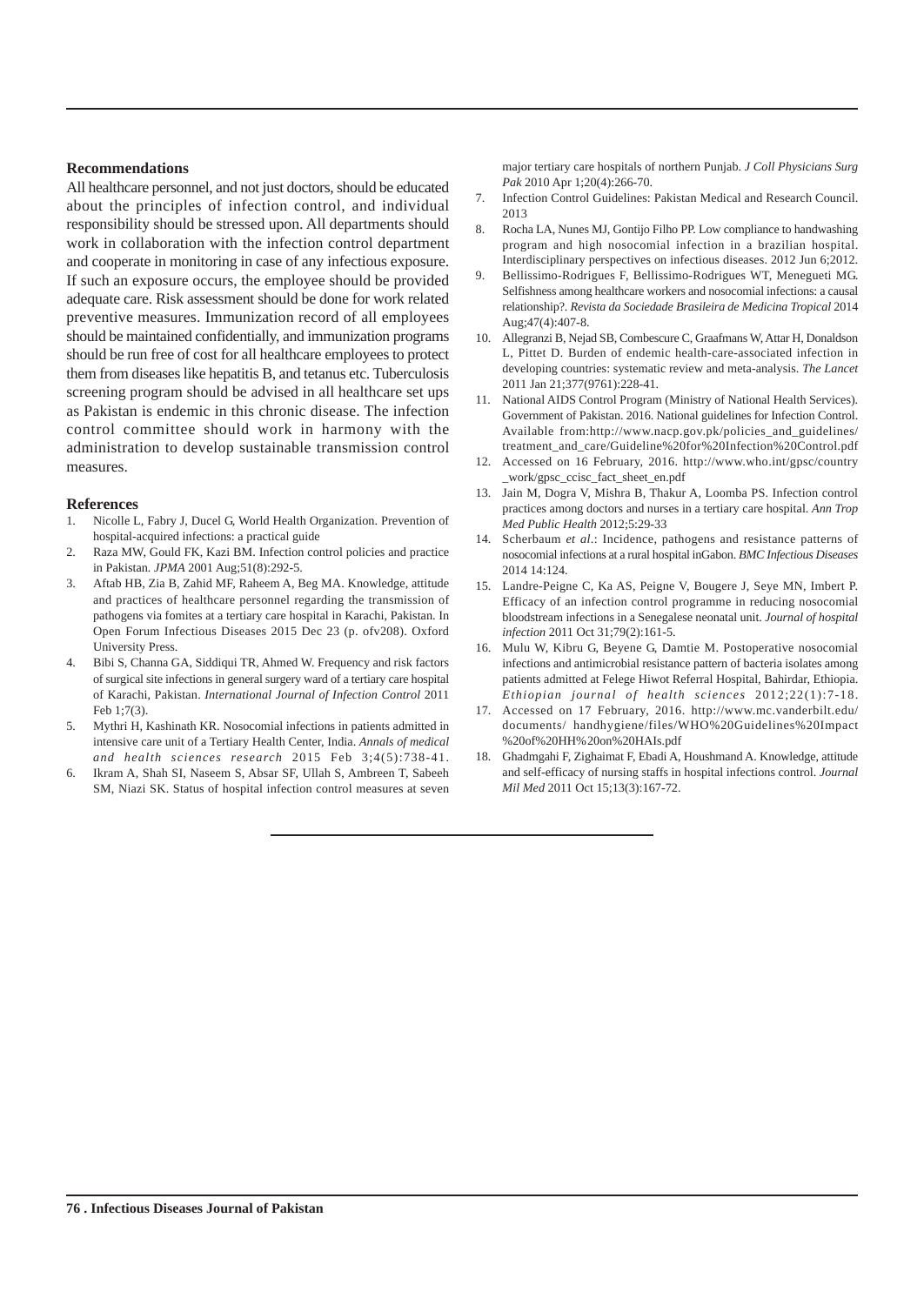#### **Periorbital and Orbital Cellulitis in Children. A retrospective study**

Hassan Mushtaq, Zaubina Umar Kazi, Ali Faisal Saleem

Department of Paediatrics, Aga Khan University, Karachi, Pakistan

#### **Abstract**

#### **Background**

Periorbital and orbital cellulitis can be a acomplicated disease in children and may lead to vision loss. Sinusitis is a universal predisposing factor, in particular ethmoid sinusitis. External eye infections, trauma and dental abscesses may be contributing factors. *Staphylococcus aureus* remains an important pathogen, and poses problems particularly with increasing drug resistance. We aim to report the clinical, demographic and microbiological profile of children with periorbital and orbital cellulitis. We also analyzed the risk factors for positive bacterial cultures among children with periorbital and orbital cellulitis from a tertiary care center.

#### **Method**

This was a retrospective chart review of children (1 month – 15 years) with a discharge diagnosis of periorbital and orbital cellulitis, from July 2009 to June 2014 in the department of Paediatrics, Aga Khan University Karachi. Clinical and demographic feature and laboratory data were collected and analyzed. Risk factors of positive blood cultures were also analyzed.

#### **Results**

The medical records of 34 children with a discharge diagnosis of orbital or periorbital cellulitis were reviewed. It was found that most of the children  $(n=18; 53%)$  were younger than 5 years of age. Most affected were males (n=21; 62%). The left eye was involved in most of the cases (n=14, 41%). The main presenting complaints included pain, redness around the eyes and fever. Eyelid infection was found to be the most common etiological factor predisposing to periorbital /orbital cellulitis (n=7, 21%). Young age remains the main risk factors for bacterial positivity.

#### **Conclusion**

Periorbital and orbital cellulitis are a relatively rare the in children. Periorbital cellulitis if treated well can prevent orbital complications. *Staphylococcus aureus* is the main pathogen and sinusitis remains the main risk factors.

#### *Corresponding Author: Ali Faisal Saleem*

*Assistant Professor, Consultant Paediatric Infectious Diseases Department of Paediatrics, Aga Khan University, Karachi, Pakistan. Email: ali.saleem@aku.edu*

#### **Keywords**

Periorbital, orbital cellulitis, Children, Sinusitis

#### **Introduction**

Periorbital cellulitis occurs mostly in children younger than 5 years of age and is almost three times more common than orbital cellulitis.1,2 It is also called preseptal cellulitis because the infection arises anterior to the orbital septum which is a layer of fibrous tissue that begins from the periosteum of the skull and continues into the eyelids. Periorbital tissues may become infected in two ways: trauma or primary bacteremia.<sup>3</sup> Etiologically, it is seen as an extension of infection from sinuses surrounding the orbit. Ethmoid sinus is the most common source of orbital infection because a very thin septum separates it from the orbit. In acute sinusitis, *Streptococcus pneumoniae* and *Haemophilus influenzae* are the predominant causative organisms whereas anaerobes are the commonly found organism for chronic sinusitis. $4-6$ 

Children usually present with either history of recent sinusitis, upper respiratory tract infection or trauma. Mostly nonophthalmological manifestations are common, however, its extension may lead to ophthalmological manifestations (i.e., proptosis, pain and restriction of extraocular movement, conjunctivalchemosis, decreased vision and elevated intraocular pressure). Computed Topography (CT) of orbits and sinuses are essential to identify etiology and rule out involvement of the eye.<sup>7,8</sup> Microbiological identification of pathogens is difficult; as theyield of bacterial blood culture remains low and pus culture requires surgical intervention. Hencebroad spectrum antibiotics are essential.<sup>5</sup>

Orbital cellulitis patients presents with orbital signs such as proptosis, pain, and loss of vision. The presence of orbital signs concurrently with signs of acute sinusitis helps in ruling out periorbitalcellulitis.4-6.9 However, it is recommended that imaging such as MRI is used to confirm the diagnosis. We aim to review the clinical presentation and management of children presenting with periorbital and orbital cellulitis and the risk factors for positive bacterial cultures among children with periorbital and orbital cellulitis in our tertiary care center at Aga Khan University, Karachi.

#### **Methods**

We retrospectively reviewed the medical records of all children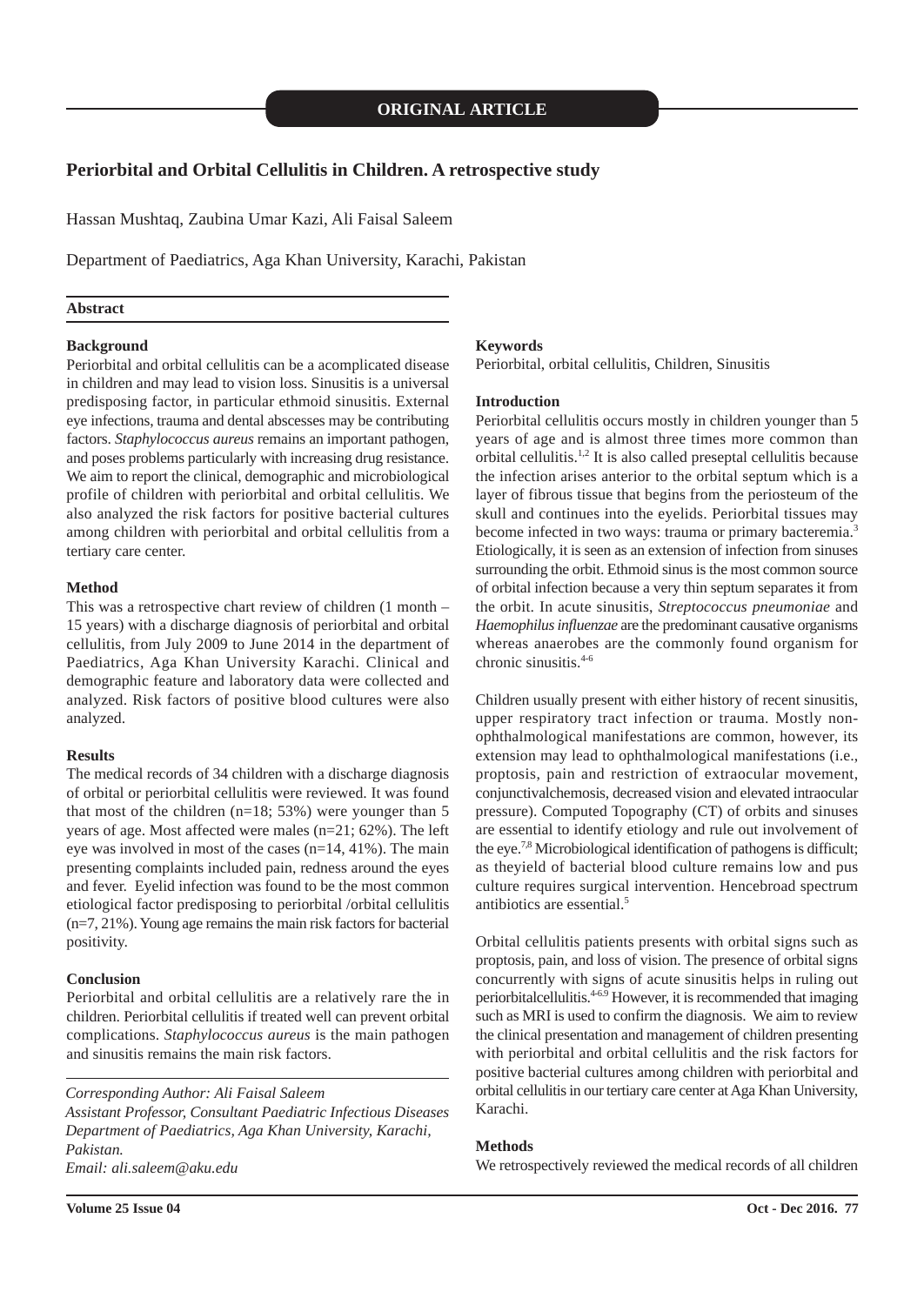(1 month – 15 years) with a discharge diagnosis of periorbital and/or preseptal and orbital cellulitis at the Aga Khan University Karachi, during the period from July 2009 to June2014. Cases were identified using discharge records for preseptal, periorbital cellulitis and orbital cellulitis with International Classification of disease (ICD-10) 373.13 and 376.01 respectively.

Children with chronic periorbital cellulitis or on periorbital cellulitis treatment or who had had asurgical procedure at the time of admission were excluded. Patients with non-infectious etiologies leading to periorbital swelling and edema were also excluded. Data including medical record number, age in months, gender, antibiotic therapy prior to hospitalization, presenting complaints, laboratory investigations (anemia, leukocytosis (WBC  $>10,000$ ), thrombocytosis (platelet count  $>400$ )); site of eye involvement (right, left or both), management procedure (surgical or medical management), isolated microorganism (bacterial cultures from blood and/or pus culture), duration of antibiotic and disease or procedure related complications were recorded. Statistical analysis was performed by using SPSS software package (version 19.0, SPSS Inc. Chicago. IL). All patients received antibiotic therapy. Continuous variables including age (in months), weight on admission (Kg), duration of presenting illness (i.e., duration of fever and pain) and duration of hospital stay were mentioned in mean and standard deviation; however categorical variables i.e., (gender, sinuses involvement and discharge disposition) were mentioned in frequency and percentages.

#### **Results**

A total of 34 children were discharged with adiagnosis of periorbital cellulitis fromJuly 2009 to June 2014. Mean age was 69±5 months (Median 59 mo.); eighteen (53%) were five years old (Table 1). Males were predominant (n=21; 62%). Pain and redness around the eye (n=33, 97%) and fever (n=22, 65%) were the major presenting complaints. Only 8 (34%) were on some antibiotics at the time of presentation. The left eye was involved in 41% (n=14), both sides in 35% (n=12) while 8% (n=8) patients had right sided involvement at the time of presentation. Most (n=24, 71%) of the children had an underlying risk factors including sinusitis (n=6, 18%), eyelid infection (n=7, 21%), underlying immunodeficiency (n=8, 24%), underlying malignancy (n=5, 15%), and six had trauma. On eye examination ophthalmoplegia (n=14, 41%), chemosis  $(n=6, 18\%)$ , proptosis  $(n=5, 15\%)$  and visual impairment in one child were found. Most of the children underwent radiological investigation, CT scan (n=15, 44%) and MRI (N=5, 15%). Radiological manifestations are presented in Table 2. Ethmoidal sinus was the most frequent underlying causeof periorbital cellulitis in children.

Blood cultures were conducted in almost all cases. Duration of treatment varied (median 14 days). Median hospital stay was 5 days. Most of the patients (80%) were followed-up in the clinic for 4-6 weeks. None of the patients developed any

**Table 1: Clinical manifestations of Children admitted with Orbital and Periorbital Cellulitis**

| <b>Characteristics</b>                                        | $n = 34$                               |
|---------------------------------------------------------------|----------------------------------------|
| Male $n$ <sup>%</sup>                                         | 21 (62%)                               |
| Age in months <i>median</i>                                   |                                        |
| $(25th, 50th, 75th percentile)$                               | 59 (16, 59, 108)                       |
| WAZ median                                                    |                                        |
| $(25th, 50th, 75th percentile)$                               | $-0.92$ ( $-2.09$ , $-0.92$ , $0.62$ ) |
| Total Leukocyte count $(10^3 \text{ mm}^3)$                   |                                        |
| median $(25^{th}, 50^{th}, 75^{th}$ percentile) 16 (8.16, 20) |                                        |
| Neutrophils $(10^3 \text{ mm}^3)$ median                      |                                        |
| $(25th, 50th, 75th percentile)$                               | 68 (43, 68, 79)                        |
| C-reactive protein <i>median</i>                              | 16.23                                  |
|                                                               |                                        |

#### **Table 2: Radiological findings of the children with Periorbital and Orbital Cellulitis**

| <b>Features</b>         | $n \ (\%)$ |
|-------------------------|------------|
| <b>Sinusitis</b>        |            |
| Frontal                 | 4 (12)     |
| Ethmoidal               | 11 (32)    |
| Maxillary               | 8 (24)     |
| Sphenoid                | 5(15)      |
|                         |            |
| Periorbital swelling    | 5(15)      |
| Retro-orbital swelling  | 2(6)       |
| Intra-orbital extension | 1(3)       |
| Intra-cranial extension | 3(9)       |
| Mass lesion             | 2(6)       |
| Proptosis               | 4 (12)     |
| Pus collection          | 1(3)       |
| Soft tissue swelling    | 7(21)      |
| Pre-septal swelling     | 4 (12)     |
|                         |            |

complications either during a hospital stay or during followup. Table 3 summarizes the microbiological profile of children with periorbital and orbital cellulitis. We performed the risk analysis, however no risk factor was found for positive bacterial culture (table 4).

#### **Discussion**

Periorbital cellulitis is rare in children. Most of the children diagnosed were males and less than 5 years of age. Pain, redness and fever were the main clinical features. Left eye involvement was seen in most of the cases; however, younger children presented with bilateral involvement. The ethmoidal sinus was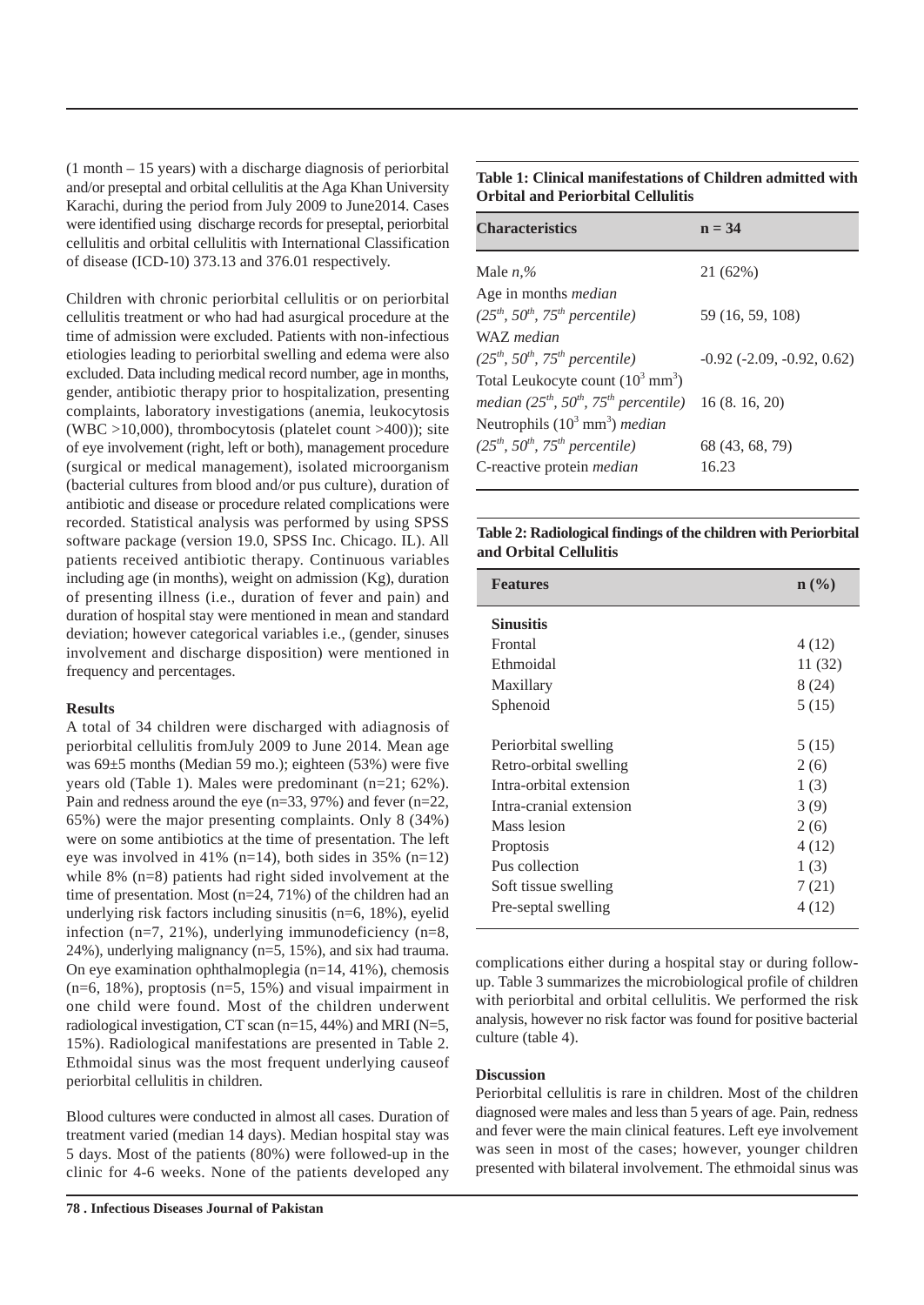#### **Table 3: Microbiological profile of children with Periorbital and Orbital Cellulitis**

| <b>Culture</b> | Microbiological profile                                                                                                                                     | $N = 36$                  |
|----------------|-------------------------------------------------------------------------------------------------------------------------------------------------------------|---------------------------|
| <b>Blood</b>   | No growth<br>Streptococcus pneumoniae<br>Streptococcus milleri& species<br><i>Staphylococcus aureus</i><br>Pseudomonas aeruginosa<br>Staphylococcus species | 28<br>$\mathfrak{D}$<br>3 |
| Pus            | Not done<br>No growth<br>Staphylococcus aureus                                                                                                              | 31                        |

The diagnosis is based on the clinical signs. $10,11$ 

There was a slight male predominance observed in our study which can possible be explained by that the fact that males are more prone to trauma.

Staphylococcus remains the most common pathogen. However, causative organism is related to the pathogenesis of infection. Post-traumatic periorbital cellulitis usually is caused by *Staphylococcus aureus* or *Streptococcus pyogenes*. Previously *Streptococcus pneumoniae* and *Haemophilus influenzae type b* were the most common cause of bacteremia and sinusitis, but after the introduction of vaccination they have become less prevalent.<sup>12</sup> Intravenous antibiotics followed by oral antibiotics are the cornerstone of treatment. Surgical management is indicated if there is pus collection or intracranial extension, to prevent long term sequelae.

| Table 4: Risk factors associated with positive culture in children with Periorbital and Orbital Cellulitis |  |  |  |  |
|------------------------------------------------------------------------------------------------------------|--|--|--|--|
|------------------------------------------------------------------------------------------------------------|--|--|--|--|

|                              | <b>Positive culture</b><br>$N=9$ | <b>Negative culture</b><br>$N=25$ | p-value |
|------------------------------|----------------------------------|-----------------------------------|---------|
| <b>Gender, Male</b>          | 5                                | 16                                | 0.65    |
| <b>Infants</b>               | 5                                | 3                                 | 0.01    |
| <b>Laboratory parameters</b> |                                  |                                   |         |
| Leukocytosis                 | 5                                | 17                                | 0.98    |
| Neutrophilia                 | 7                                | 16                                | 0.44    |
| Thrombocytosis               | 5                                | 14                                | 0.98    |
| <b>Risk factors</b>          |                                  |                                   |         |
| Otitis media                 | $-$                              | 25                                | $-$     |
| Sinusitis                    | $\overline{2}$                   | 4                                 | 0.64    |
| Eye lid infection            |                                  | 6                                 | 0.64    |
| Immunodeficiency             |                                  | 7                                 | 0.40    |
| Malignancy                   | л.                               | 4                                 | 0.99    |

involved in most childrenand. *Staphylococcus aureus* was the most common pathogen identified

Acute sinusitis leading to periorbital cellulitis remains the most common underlying etiology. There may be other more obvious local causes such as a sty or chalazion, spreading conjunctivitis or dacryocystitis.1,6 It also may result from a breach in the skin caused by superficial trauma, animal bites or local infections. However, systemic signs remain negative. Ethmoidal sinusitis leading to periorbital cellulitis is important as the lamina papyracea is thin (separating the sinus from the orbit). The infection may spread from the sinus into the adjacent orbit. Its extension may collect as a subperiosteal abscess, causing exotropia, proptosis, and restriction of eye movement nasally.

#### **Conclusion**

Pre existing sinusitis, male predominance and left eye involvement are the commonest features. *Staphylococcus aureus* remains the main pathogen.

- 1. Clarke WN. Periorbital and orbital cellulitis in children. *Paediatr Child Health* 2004 Sep;9(7):471-2.
- 2. Gellady AM, Shulman ST, Ayoub EM. Periorbital and orbital cellulitis in children. *Pediatrics* 1978 Feb;61(2):272-7.
- Paerregaard A, Lund I. [Periorbital and orbital cellulitis in children]. Ugeskr Laeger. 1995 Nov 20;157(47):6576-80.
- 4. Statham MM, Myer CM. Orbital cellulitis in children. *Pediatr Infect Dis J* 2007 Mar;26(3):276-7.
- 5. Aabideen KK, Munshi V, Kumar VB, Dean F. Orbital cellulitis in children: a review of 17 cases in the UK. *Eur J Pediatr* 2007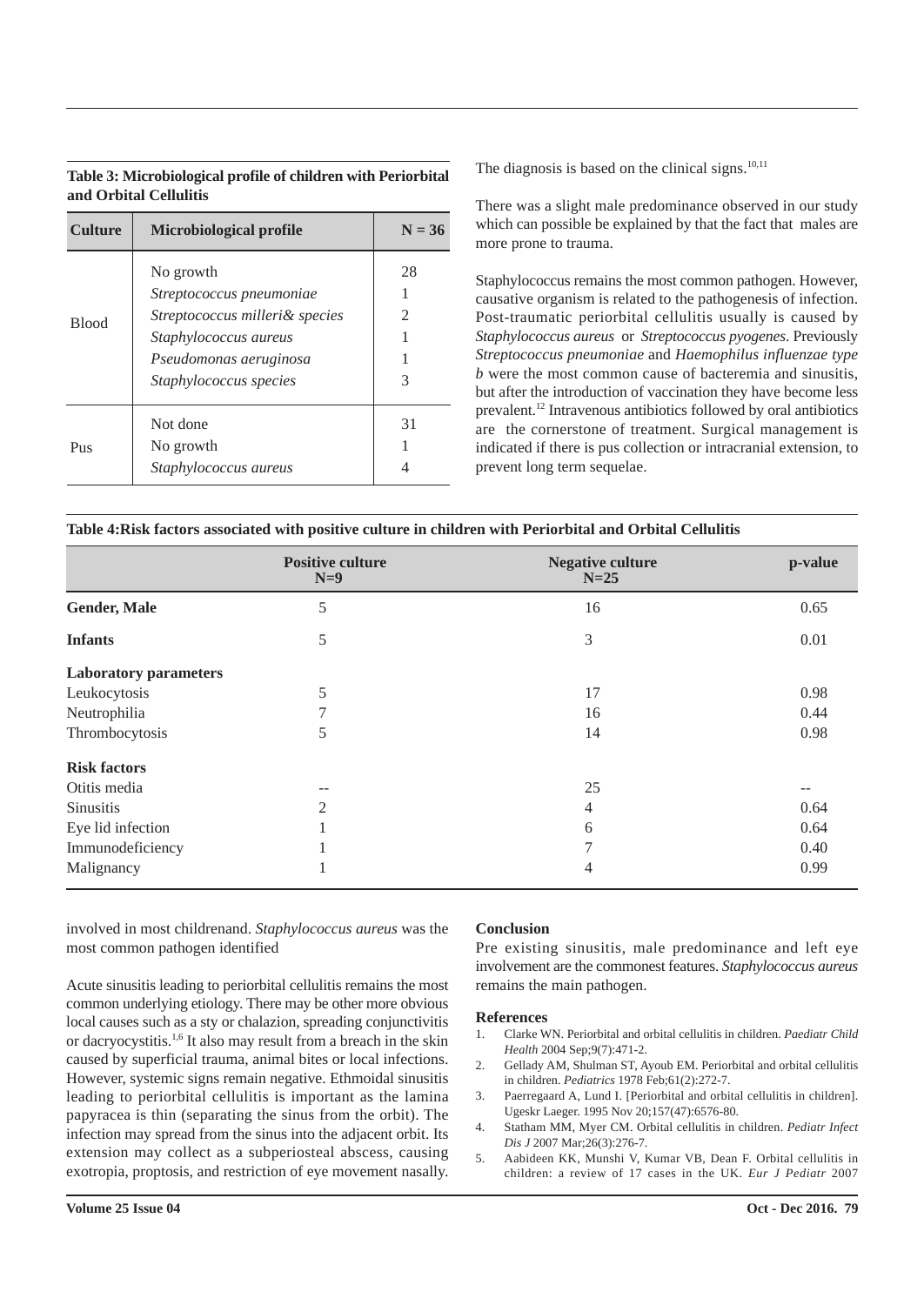Nov;166(11):1193-4.

- 6. Jain A, Rubin PA. Orbital cellulitis in children. *Int Ophthalmol Clin* 2001 Fall;41(4):71-86.
- 7. Juan CM, Chiu CH, Huang YC, Lin TY. Orbital cellulitis in children: clinical analysis of 16 cases. Zhonghua Min Guo Xiao Er Ke Yi Xue Hui Za Zhi. 1995 Jul-Aug;36(4):286-8.
- 8. Ho CF, Huang YC, Wang CJ, Chiu CH, Lin TY. Clinical analysis of computed tomography-staged orbital cellulitis in children. *J Microbiol Immunol Infect* 2007 Dec;40(6):518-24.
- 9. Nageswaran S, Woods CR, Benjamin DK, Jr., Givner LB, Shetty AK.

Orbital cellulitis in children. *Pediatr Infect Dis J* 2006 Aug;25(8):695-9.

- 10. Hennemann S, Crawford P, Nguyen L, Smith PC. Clinical inquiries. What is the best initial treatment for orbital cellulitis in children? *J Fam Pract* 2007 Aug;56(8):662-4.
- 11. Rubinstein JB, Handler SD. Orbital and periorbital cellulitis in children. *Head Neck Surg* 1982 Sep-Oct;5(1):15-21.
- 12. Cieslak TJ, Rajnik M, Roscelli JD. Immunization against Haemophilus influenzae type B fails to prevent orbital and facial cellulitis: results of a 25-year study among military children. *Mil Med* 2008 Oct;173(10): 941-4.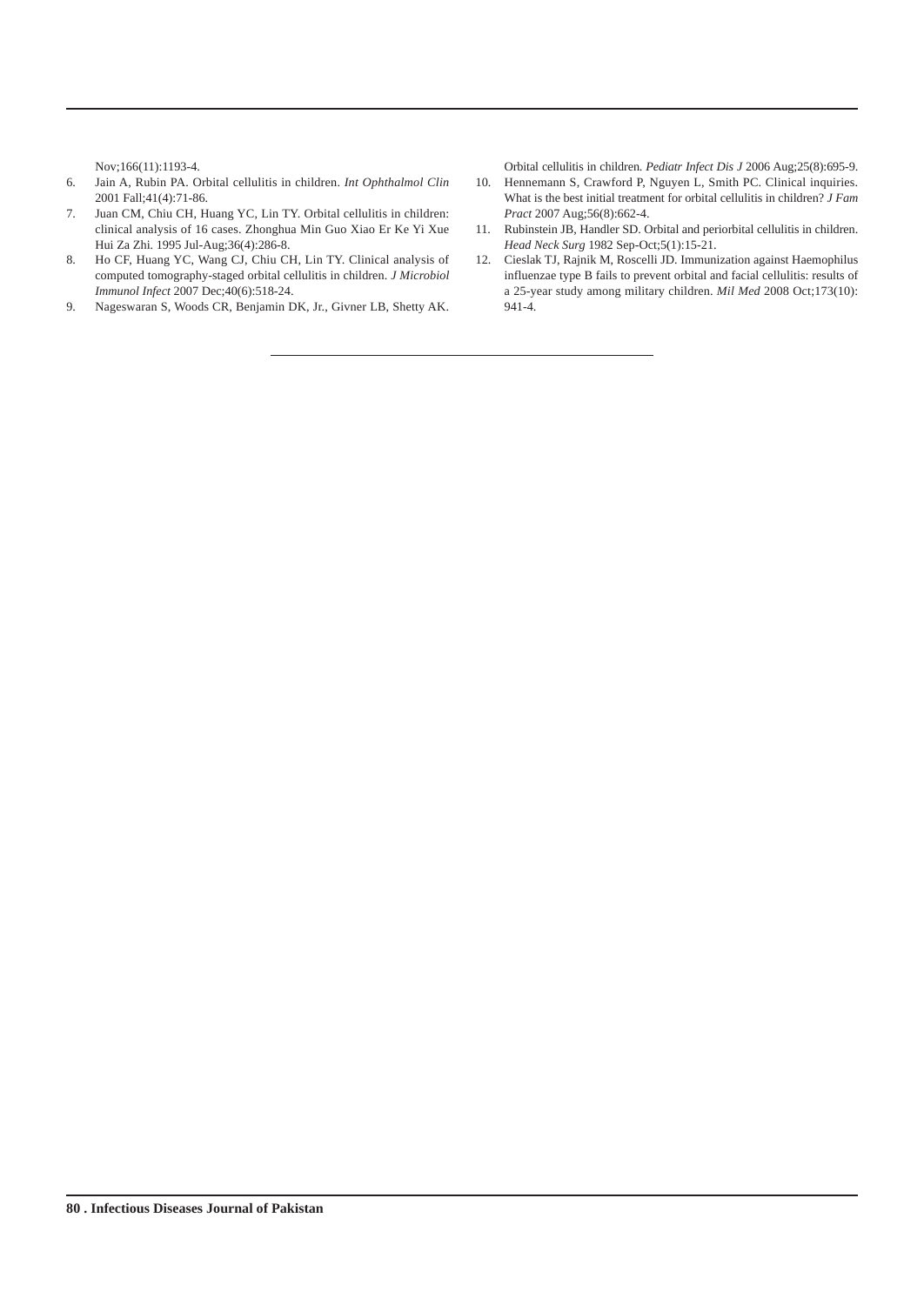#### **CASE REPORT**

#### **Coral Reef Injury : Case report**

Samreen Sarfaraz\*, Naseem Salahuddin\*<sup>1</sup>, Hana Bangash\*\*

\*The Indus Hospital, Korangi Crossing, Karachi.

\*\*Ziauddin Memorial Hospital, Karachi.

#### **Key words**

Coral reef , recreational marine activities, stings, lacerations, localized erythema, necrotizing fasciitis

#### **Case Report**

A 25 years old previously healthy male presented with erythema, pain, swelling and itching over his right knee, anterior thigh and groin. A week back he had cut his right knee against a coral reef while swimming in the ocean off the coast of Thailand. There was a break in the skin as it bled and scabbed over (Fig. 1). He felt slightly feverish but the temperature was not documented. He had consumed alcohol before and after the injury on holiday, but no shellfish. Apart from the extensively spreading erythema of skin, there were no signs of inflammation of deep tissues or joint. Total white blood cell count was 9660/cm<sup>3</sup> initially, with 60% polymorphs, eosinophils of 8%. Total white blood cell count rose to  $12.4 \text{/cm}^3$ , and C-reactive protein was 12.95 mg/dl. Other routine hematology and chemistry values were normal.

He received a single injection of cefperazone /sulbactem and oral doxycycline for 3 days, followed by oral clindamycin,



**Fig. 1. Right knee coral reef injury (with permission of patient)**

*Corresponding Author: Samreen Sarfaraz The Indus Hospital Korangi Crossing, Karachi Email: samreen2002@gmail.com*

ibuprofen and antihistamine for one week. He improved progressively and the pain and erythema resolved at the end of two weeks.

#### **Discussion**

Coral reefs are dense coral colonies held together by a calcium carbonate skeleton forming diverse underwater ecosystems. Corals are small marine animals belonging to the class *Anthozoa*, phylum *cnidarian*. The individual colonies are called polyps, residing in the seabed.<sup>1</sup> Each polyp has a soft cylindrical body crowned by an oral disc with a bunch of tentacles that secrete a hard, protective exoskeleton of calcium carbonate. Polyps reproduce by budding, but remain attached to each other, forming a compact multi polyp colony with a common skeleton, which may be several meters in diameter.

Recreational water sports are increasingly the cause of coral reef injuries which may have myriad cutaneous manifestations, ranging from mild localized erythema to life threatening necrotizing fasciitis with septicaemia.<sup>2,3</sup>

Some species of coral e.g the fire coral, sting causing mild pain, pruritis, erythematous rash or urticaria, lasting a few days. The sting is due to venomous coral capsules called nematocysts.<sup>4</sup> The pain is toxin related and can easily be controlled by immersion of affected area in hot water to tolerance.<sup>1</sup> In addition, hydroids, sea anemones and some sponges commonly found in shallow reef beds can also sting, causing minor allergic manifestations. Sea urchins are common reef inhabitants that injure divers by embedding their spine under the skin, leading to local inflammation and irritation until it is removed.

In contrast, lacerations from accidental brush up against a rough coral surface are prone to secondary bacterial infection. The resulting soft tissue infection usually presents in a few days, and may cause cellulitis, lymphangitis or ulceration, and is frequently polymicrobial<sup>5</sup> with skin flora like *Streptococci*, S *aureus, S epidermidis, Bacillus spp, Propionibacterium acnes, Acinetobacter calcoaceticus* and *Corynebacterium spp* being the most common bacterial isolates. Other virulent water borne pathogens seen in traumatic marine injuries are predominantly facultative gram negatives like *Vibrio* spp*, Aeromonas* spp, *Pseudomonas* spp, coliforms such as *Escherichia Coli* and *Enterobacter cloacae, Bacteroides spp, Chromobacterium violaceum and Salmonella spp*. 5,6 *Erysipelothrix rhusiopathiae,*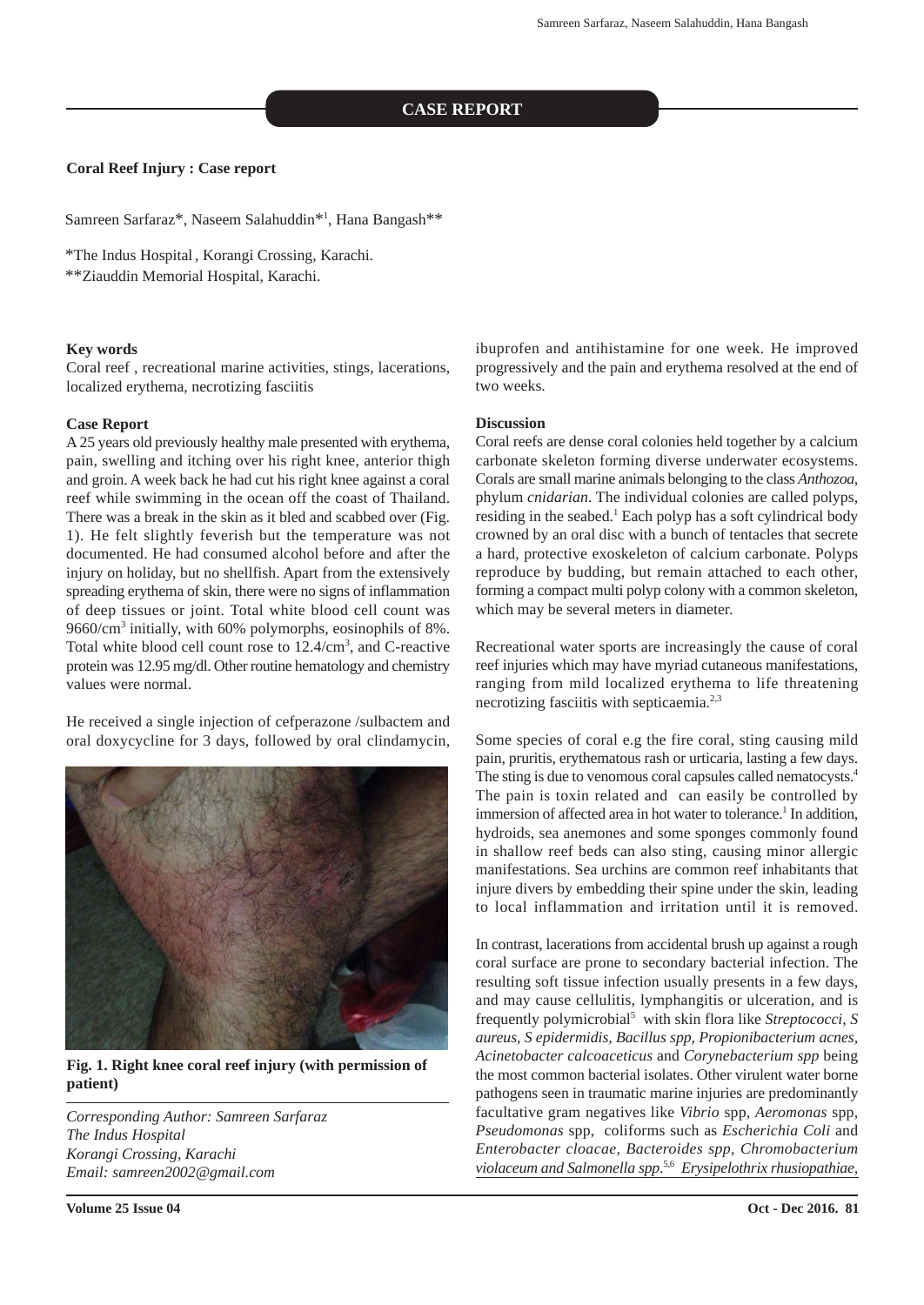*Mycobacterium marinum*,<sup>4</sup> and occasionally *M fortuitum*<sup>1</sup> are also capable of causing localized skin infection.

Management of reef associated laceration includes thorough wound cleansing with saline, removal of foreign bodies e.g bits of coral, debridement of devitalized tissue, antibiotics to cover all possible marine pathogens, immersion in hot water to tolerance (43-46C) and analgesics.<sup>7</sup> A close follow up is required because of the risk of serious infection.

The most serious infection following coral cut is salt water necrotising fasciitis after wound contamination with vibrio spp which include the halophilic *V. parahemolyticus*, *V. vulnificus*, *V. alginolyticus*, *V. fluvialis*, *V. hollisae*, *V. damsela*, *V. furnissii*, *V. metschnikovii*, and *V. cincinnatiensis*. 8 Among them, the epidemiology and virulence of *V. vulnificus*, which is a common cause of invasive human diseases, are well described.<sup>9</sup> Specific conditions making patients susceptible to Vibrio infections include alcoholism, cirrhosis, oral steroid therapy, polycystic kidney disease, leukopenia, hemochromatosis and multiple myeloma<sup>6</sup> Likewise, age, male sex, chronic renal failure, diabetes, peripheral vascular disease and drug abuse also increase the risk of a life threatening infection.<sup>10</sup>

Necrotizing fasciitis is characterized by extensive and progressive necrosis of the skin and fascia with sepsis, requiring expedient diagnosis and aggressive treatment with broad-spectrum antibiotics and surgical debridement. The lesions are extremely painful, dusky, tense and swollen, with frequent haemorrhagic bullae and crepitus. A high index of suspicion must be maintained with cases of severe and advancing cellulitis to prevent multi organ failure and death.<sup>2</sup>

#### **Conclusion**

Coral infections associated with marine activities in salt water, particularly related to work or recreation, present unique diagnostic challenges for the infectious disease practitioner. The clinician must be alert to these types of injuries, most of which are mild, needing only local wound care; however, some may lead to life threatening infections. Our patient was young and previously healthy. He was probably stung by a fire coral that did not cause systemic or serious consequences. Hence his recovery was rapid and uncomplicated.

- 1. Palmanovich E, Brin YS, Laver L, Kish B, Nyska M. Pedal coral injury: A case report. The Foot. 2013;23(1):50-2.
- 2. Byrne A-M, Sullivan P, Keogh P. Saltwater nectotizing fasciitis following coral reef laceration possibly exacerbated by a long-haul flight: a case report. Cases journal. 2009;2(1):9102.
- 3. Brown CK, Shepherd S. Marine trauma, envenomations, and intoxications. Emergency medicine clinics of North America. 1992;10(2):385-408.
- 4. Ciampi MA, Sofair AN. The Chief Resident Presenting with a Coral Cut Injury.
- 5. Pien FD, Ang KS, Nakashima NT, Evans DG, Grote JA, Hefley ML, et al. Bacterial flora of marine penetrating injuries. Diagnostic microbiology and infectious disease. 1983;1(3):229-32.
- 6. Gomez JM, Fajardo R, Patiño JF, Arias CA. Necrotizing fasciitis due to Vibrio alginolyticus in an immunocompetent patient. Journal of clinical microbiology. 2003;41(7):3427-9.
- 7. Adelaide N, Australia S. Envenomations: an overview of clinical toxinology for the primary care physician. 2009.
- 8. Lee D-Y, Moon S-Y, Lee S-O, Yang H-Y, Lee H-J, Lee MS. Septic shock due to Vibrio alginolyticus in a cirrhotic patient: the first case in Korea. Yonsei medical journal. 2008;49(2):329-32.
- 9. Neill M, Carpenter C. Other pathogenic vibrios. Mandell, Douglas and Bennett's: Principies and Practice of Infectious Diseases. 2000;6:2544-6.
- 10. Elliott DC, Kufera JA, Myers RA. Necrotizing soft tissue infections. Risk factors for mortality and strategies for management. Annals of surgery. 1996;224(5):672.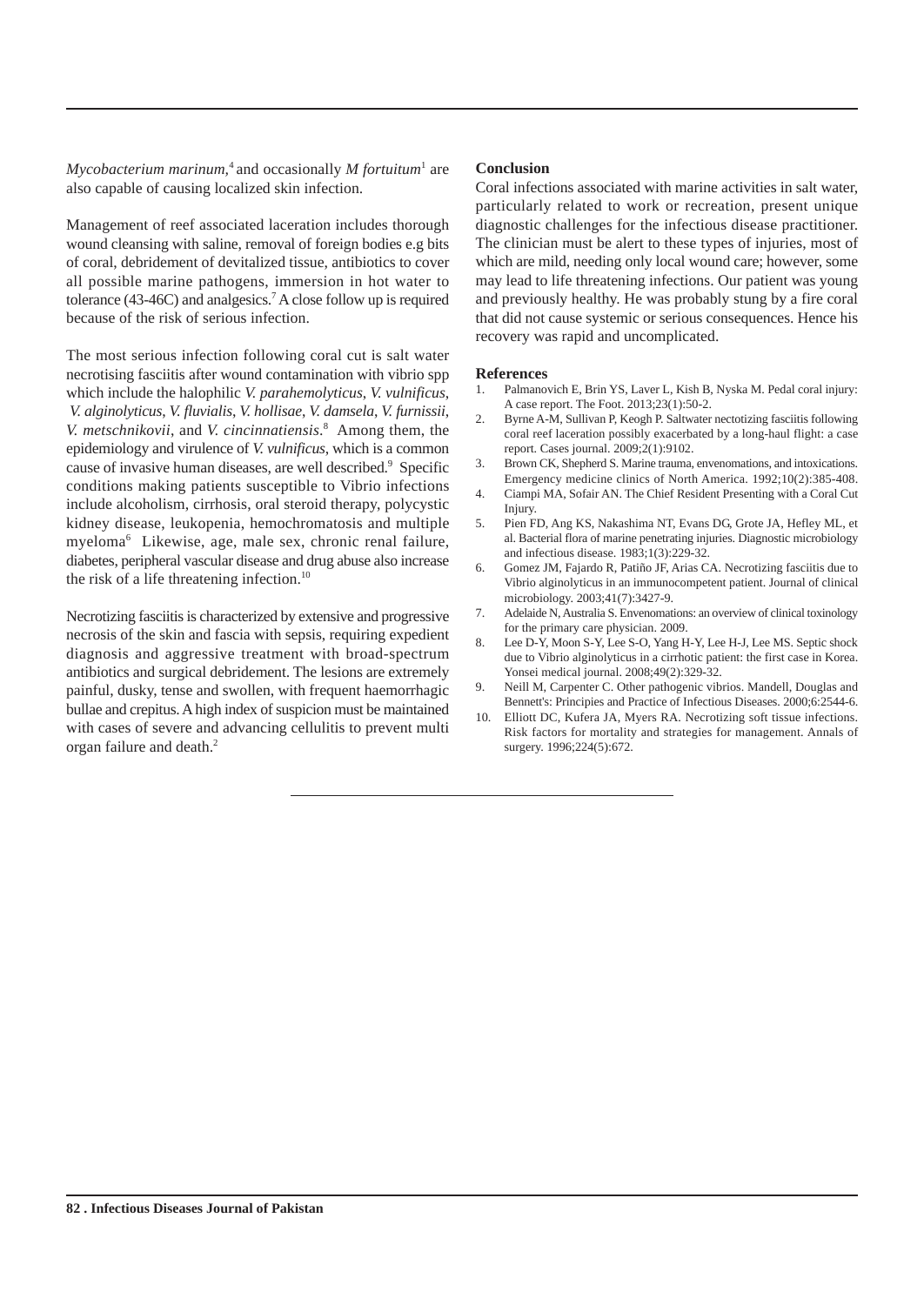#### **Instructions to Authors**

#### **Scope**

The Infectious Diseases Society of Pakistan sponsors the Infectious Disease Journal of Pakistan (IDJ). The Journal accepts Original Articles, Review Articles, Brief Reports, Case Reports, Short Communications, Letter to the Editor and Notes and News in the fields of microbiology, infectious diseases, public health; with laboratory, clinical, or epidemiological aspects.

#### **Criteria for publication**

All articles are peer reviewed by the IDSP panel of reviewers. After that the article is submitted to the Editorial Board. Authors may submit names and contact information of 2 persons who potentially could serve as unbiased and expert reviewers for their manuscript, but IDSP reserves the right of final selection.

#### **Submission of the Manuscript**

Manuscripts must be formatted according to submission guidelines given below, which are in accordance with the "Uniform Requirements for Manuscripts Submitted to Biomedical Journals" (originally published in *N Engl J Med* 1997;336:309-15). The complete document appears at www.icmje.org. Please submit one complete copy of the manuscript and all enclosures to **The Managing Editors, Infectious Diseases Journal of Pakistan, Department of Pediatrics & Child Health, The Aga Khan University, Stadium Road, P.O. Box 3500, Karachi 74800, Pakistan.** An electronic copy of the manuscript must also be sent to pak\_idj@yahoo.com**.** All manuscripts submitted to IDJP must be accompanied by an Authorship Declaration stating that *'The authors confirm that the manuscript, the title of which is given, is original and has not been submitted elsewhere.Each author acknowledges that he/she has contributed in a substantial way to the work described in the manuscript and its preparation'*. Upon submission a manuscript number will be assigned which should be used for all correspondence.

#### **Manuscript Categories**

#### **I. Original Articles**

Articles should report original work in the fields of microbiology, infectious disease or public health.The word limit for original articles is 2000.

#### **Title page**

This should list the (i) title of the article, (ii) the full names of each author with highest academic degree(s), institutional addresses and email addresses of all authors. (iii) The corresponding author should also be indicated with his/her name, address, telephone, fax number and e-mail address. (iv) A short running title of not more than 40 characters (count letters and spaces) placed at the foot end of the title page.(v) a conflict of interest statement should also be included in this section.

#### **Abstract**

Abstract should not exceed 250 words and must be structured in to separate sections headed *Background, Methods, Results and Conclusions*.

Please do not use abbreviations or cite references in the abstract. A short list of four to five key words should be provided to facilitate.

#### **Background**

The section must clearly state the background to the research and its aims. Controversies in the field should be mentioned. The key aspects of the literature should be reviewed focusing on why the study was necessary and what additional contribution will it make to the already existing knowledge in that field of study. The section should end with a very brief statement of the aims of the article.

#### **Materials and Methods**

Please provide details of subject selection (patients or experimental animals). Details must be sufficient to allow other workers to reproduce the results. The design of study and details of interventions used must be clearly described. Identify precisely all drugs and chemicals used, including generic name(s) and route(s) of administration All research carried out on humans must be in compliance with the *Helsinki Declaration*, and animal studies must follow internationally recognized guidelines. The authors are expected to include a statement to this effect in the Methods section of the manuscript. A description of the sample size calculation and statistical analysis used should be provided.

#### **Results**

Present results in logical sequences in the text, tables and illustrations. Articles can have a maximum of 5 illustrations (in a combination of figures and tables) per article. The results should be in past tense and repetition of results presented in the tables should be avoided. Exact *P-*values should be reported along with reporting of OR and RR with their Confidence Intervals where applicable.

#### **Discussion**

Emphasize the new and important aspects of the study and conclusions that follow from them. Do not repeat the details from the results section. Discuss the implications of the findings and the strengths and limitations of the study. Link the conclusions with the goals of the study but avoid unqualified statements and conclusion not completely supported by your data.

#### **Acknowledgments**

Acknowledge any sources of support, in the form of grants, equipment or technical assistance. The source of funding (if any) for the study should be stated in this section. Please see below for format of **References, Figures and Tables**.